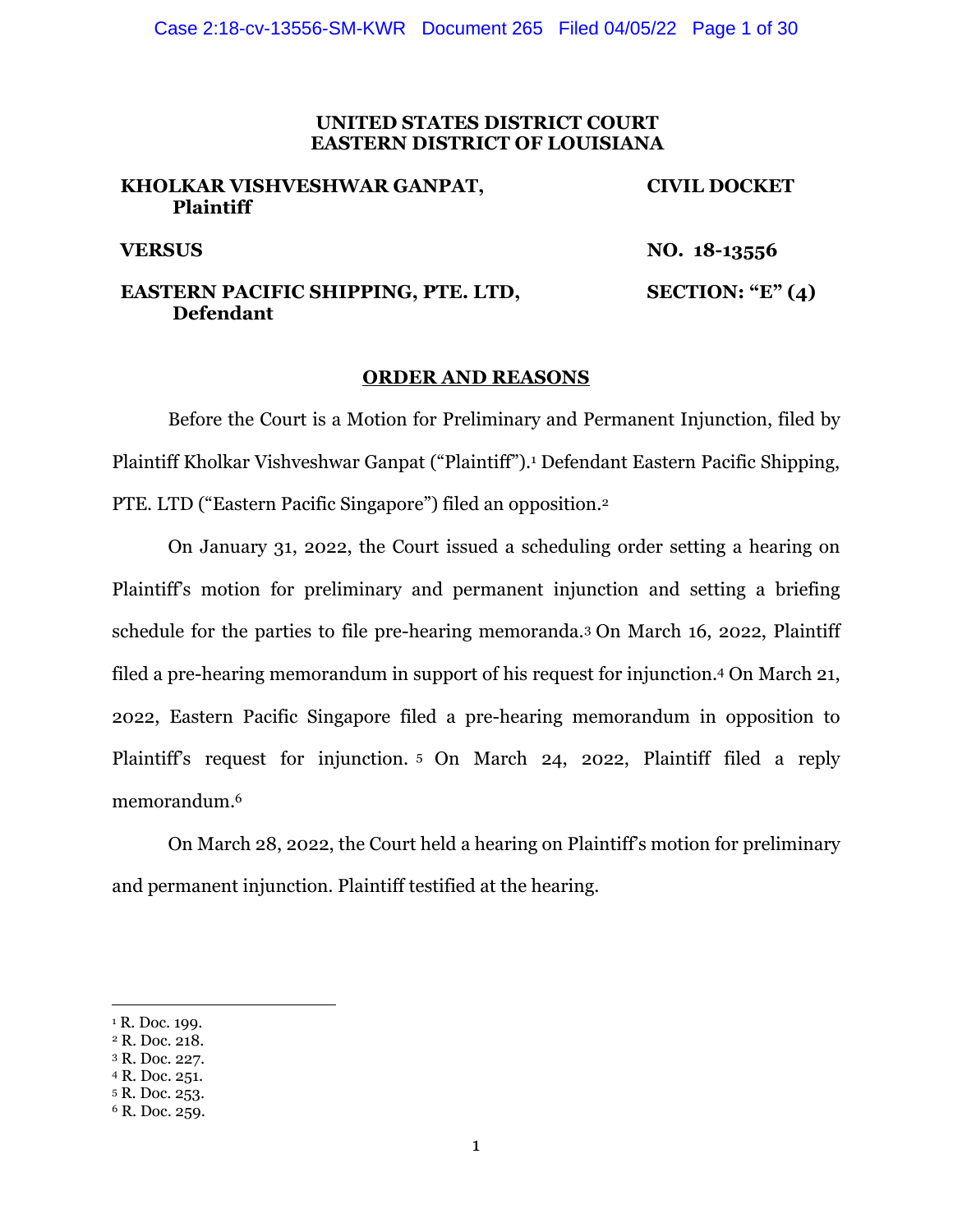#### **BACKGROUND**

Plaintiff is a resident and citizen of the Republic of India. 7 Eastern Pacific Singapore is an international ship management company incorporated under the laws of the Republic of Singapore with its principal place of business in the Republic of Singapore.<sup>8</sup>

On December 12, 2018, Plaintiff filed suit in this Court, bringing claims against Eastern Pacific Singapore under the Jones Act, general maritime law, and for breach of the contractual duty to provide disability benefits in accordance with the "TCC" Collective Agreement.9 Plaintiff alleges he sustained injuries as a result of tortious conduct that occurred in Savannah, Georgia.10 Plaintiff alleges he contracted malaria while working as a crew member aboard the M/V STARGATE, which Plaintiff alleges is managed and operated by Eastern Pacific Singapore. 11 Specifically, Plaintiff alleges Eastern Pacific Singapore (1) failed to provision the M/V STARGATE with sufficient anti-malaria medication while the M/V STARGATE was docked at port in Savannah, Georgia, and (2) failed to administer prophylactic anti-malaria medication to the crew of the M/V STARGATE before the vessel arrived in Gabon, a region with a high risk of contracting malaria.12 Plaintiff further alleges he began to suffer malaria symptoms on the high seas as the vessel sailed from Gabon to Brazil,<sup>13</sup> was hospitalized and treated for malaria in Rio

9 R. Doc. 1.

<sup>7</sup> R. Doc. 212 at p. 1.

<sup>8</sup> R. Doc. 1 at ¶ 2. *See also* R. Doc. 204-1 at p. 1, 18; R. Doc. 204-2 at ¶¶ 2, 4.

<sup>10</sup> *See generally id.*

<sup>11</sup> *Id.* at ¶¶ 6, 32. 12 *Id.* at ¶¶ 17—10, 25–28.

<sup>13</sup> *Id.* at ¶ 30.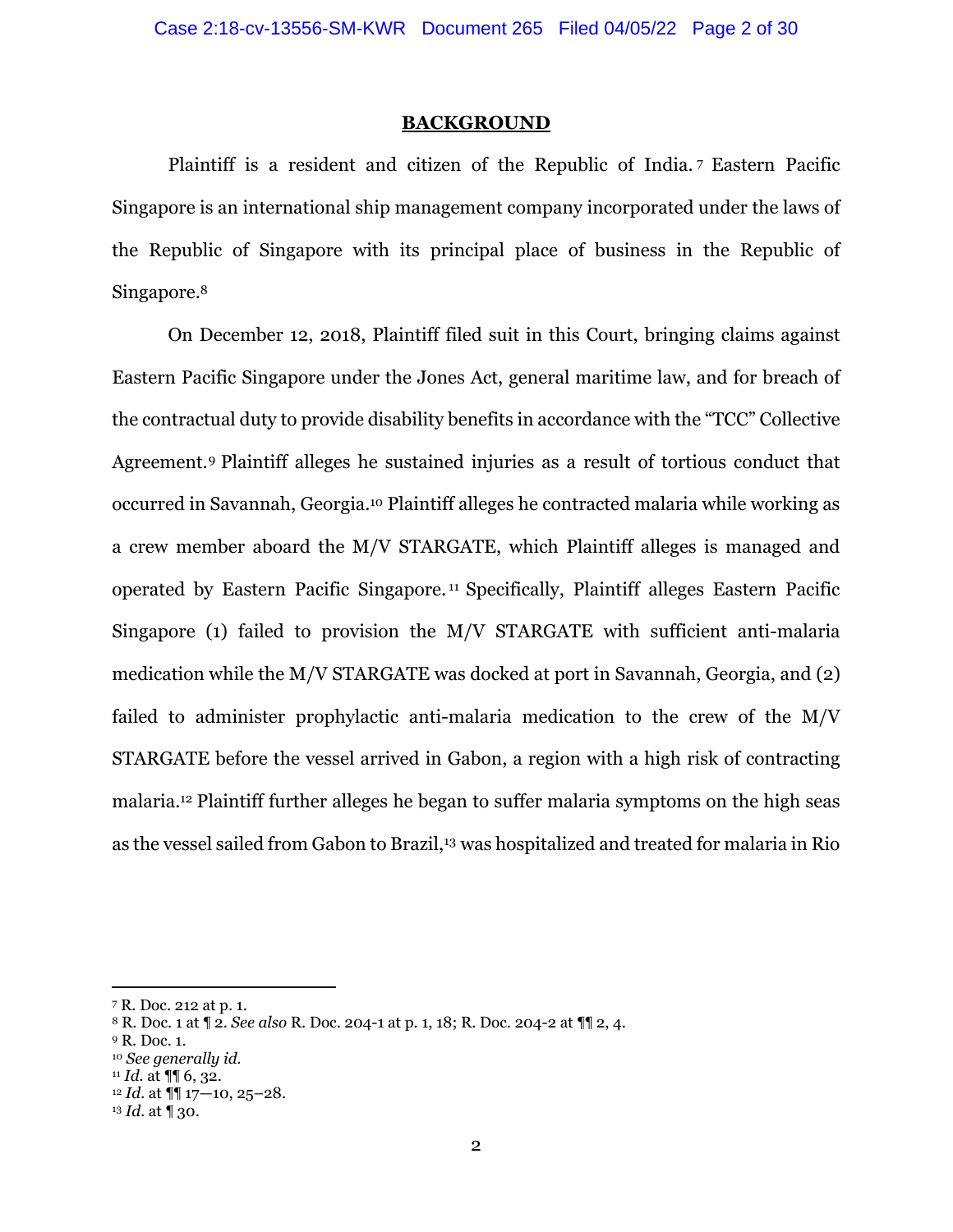#### Case 2:18-cv-13556-SM-KWR Document 265 Filed 04/05/22 Page 3 of 30

de Janeiro, Brazil,14 and was subsequently repatriated to India where he received further medical treatment for malaria and complications arising therefrom.15

Eastern Pacific Singapore waived its objections to personal jurisdiction and venue in this Court.16 Over a period of approximately two and a half years, Plaintiff attempted multiple times to perfect service upon Eastern Pacific Singapore. Eastern Pacific Singapore did not accept service and, instead, filed several motions to dismiss Plaintiff's claims under Federal Rule of Civil Procedure 12(b)(5) for insufficient service of process.17 On August 10, 2021, the Court entered an Order and Reasons holding that Plaintiff had perfected service upon Eastern Pacific Singapore at its headquarters in Singapore.18

On August 12, 2021, Plaintiff filed a motion for leave to file his first supplemental and amended complaint for damages ("amended complaint") against Eastern Pacific Singapore.19 Plaintiff's amended complaint retains his Jones Act, general maritime law, and contractual disability benefits claims set forth in the original complaint, and adds an additional claim against Eastern Pacific Singapore for "an intentional general maritime law tort."<sup>20</sup> Plaintiff's new claim arises out of a lawsuit filed in India against Plaintiff by Eastern Pacific Singapore and Eastern Pacific Shipping (India) Private Limited ("EPS India"), a subsidiary 99.99% owned by Eastern Pacific Singapore.21 Plaintiff alleges the actions of Eastern Pacific Singapore in the Indian court amount to "deliberate and

<sup>14</sup> *Id.* at ¶ 39.

<sup>15</sup> *Id.* at ¶ 45.

<sup>16</sup> R. Docs. 68 and 122.

<sup>17</sup> *See* R. Docs. 16, 69, 187.

<sup>18</sup> *See* R. Doc. 196.

<sup>&</sup>lt;sup>19</sup> R. Doc. 198.<br><sup>20</sup> R. Doc. 212 at ¶¶ 101–102.

<sup>&</sup>lt;sup>21</sup> R. Doc. 142-2 at p. 5–6, at  $\P$  1–2.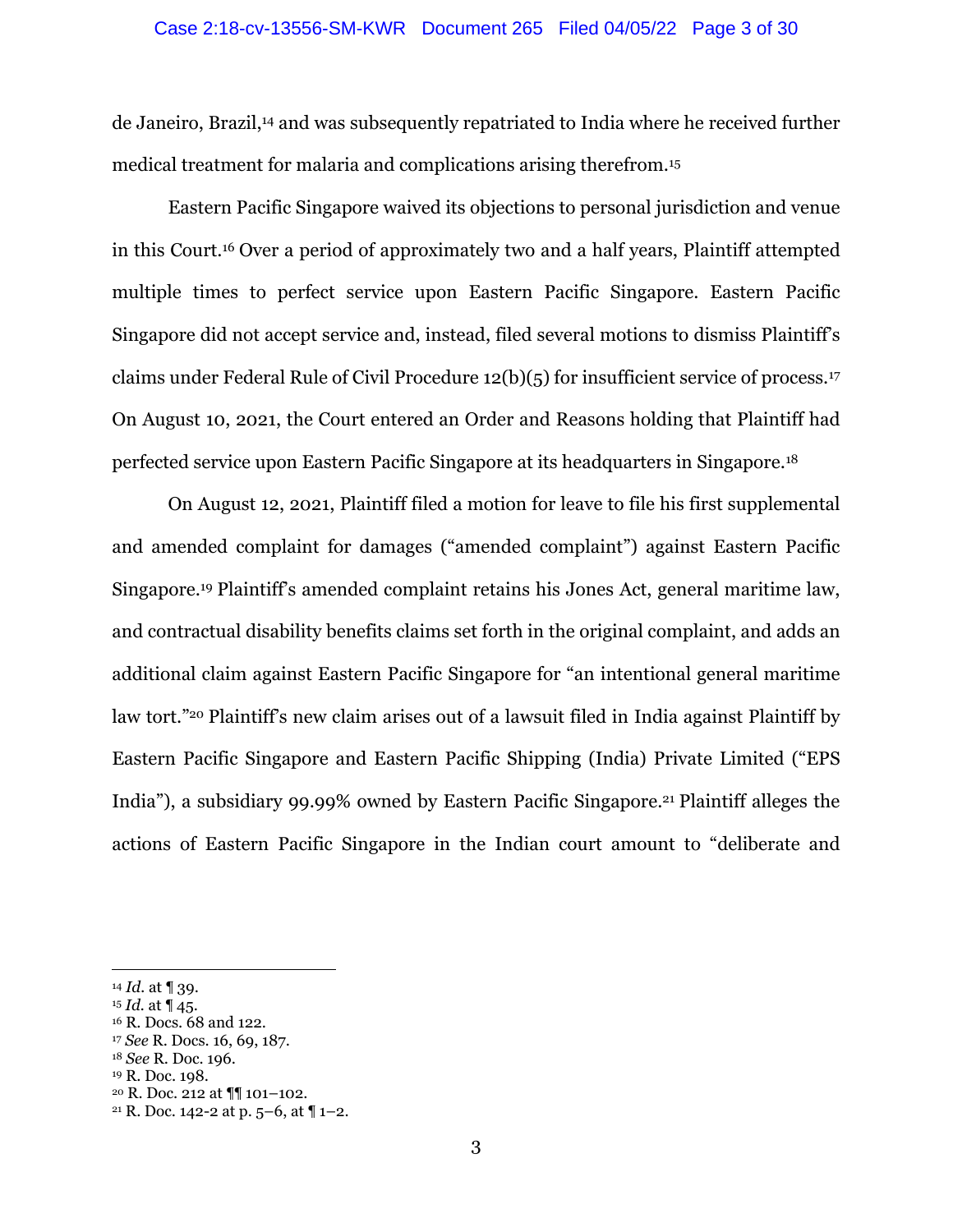#### Case 2:18-cv-13556-SM-KWR Document 265 Filed 04/05/22 Page 4 of 30

malicious efforts to intimidate [Plaintiff] from seeking legal redress in this Court," and that these actions constitute an intentional general maritime law tort.22

Fifteen months after Plaintiff filed suit in this Court, Eastern Pacific Singapore and EPS India filed suit against Plaintiff in South Goa, India on March 2, 2020, for, among other things, an "injunction restraining vexatious and oppressive foreign legal proceedings." 23 Specifically, Eastern Pacific Singapore and EPS India applied for a temporary injunction seeking ex parte interim relief in the form of a temporary antisuit injunction to restrain Plaintiff from prosecuting this lawsuit in the United States. <sup>24</sup> Eastern Pacific Singapore and EPS India also seek a permanent prohibitory injunction in the nature of an antisuit injunction against Plaintiff, restraining him permanently from taking any steps in the United States proceedings.25

In their application for injunctive relief, Eastern Pacific Singapore and EPS India

submit that the US Proceedings have been instituted with an intention to circumvent the pre-existing contractual relationship between Plaintiff No. 1/EPS India and the Defendant [Kholkar Vishveshwar Ganpat] pursuant to the Mumbai Employment Agreement which expressly quantifies the maximum compensation payable to the Defendant [Kholkar Vishveshwar Ganpat] in the event of 100% disability resulting from an injury sustained on board the Vessel.26

The Court notes Eastern Pacific Singapore and EPS India allege in their filings in the Indian proceedings that there is a "contractual relationship" between Plaintiff and EPS India pursuant to the "Mumbai Employment Agreement." 27 In reality, however, the

<sup>&</sup>lt;sup>22</sup> R. Doc. 212 at ¶ 101. Hereinafter, the Court will refer to this claim as Plaintiff's "malicious prosecution" claim, for the sake of brevity.

<sup>23</sup> R. Doc. 142-2 at p. 1.

<sup>24</sup> *See generally id.*

<sup>25</sup> *Id.* at p. 7.

<sup>26</sup> *Id.* at p. 23, at ¶ 15.

<sup>27</sup> *Id.*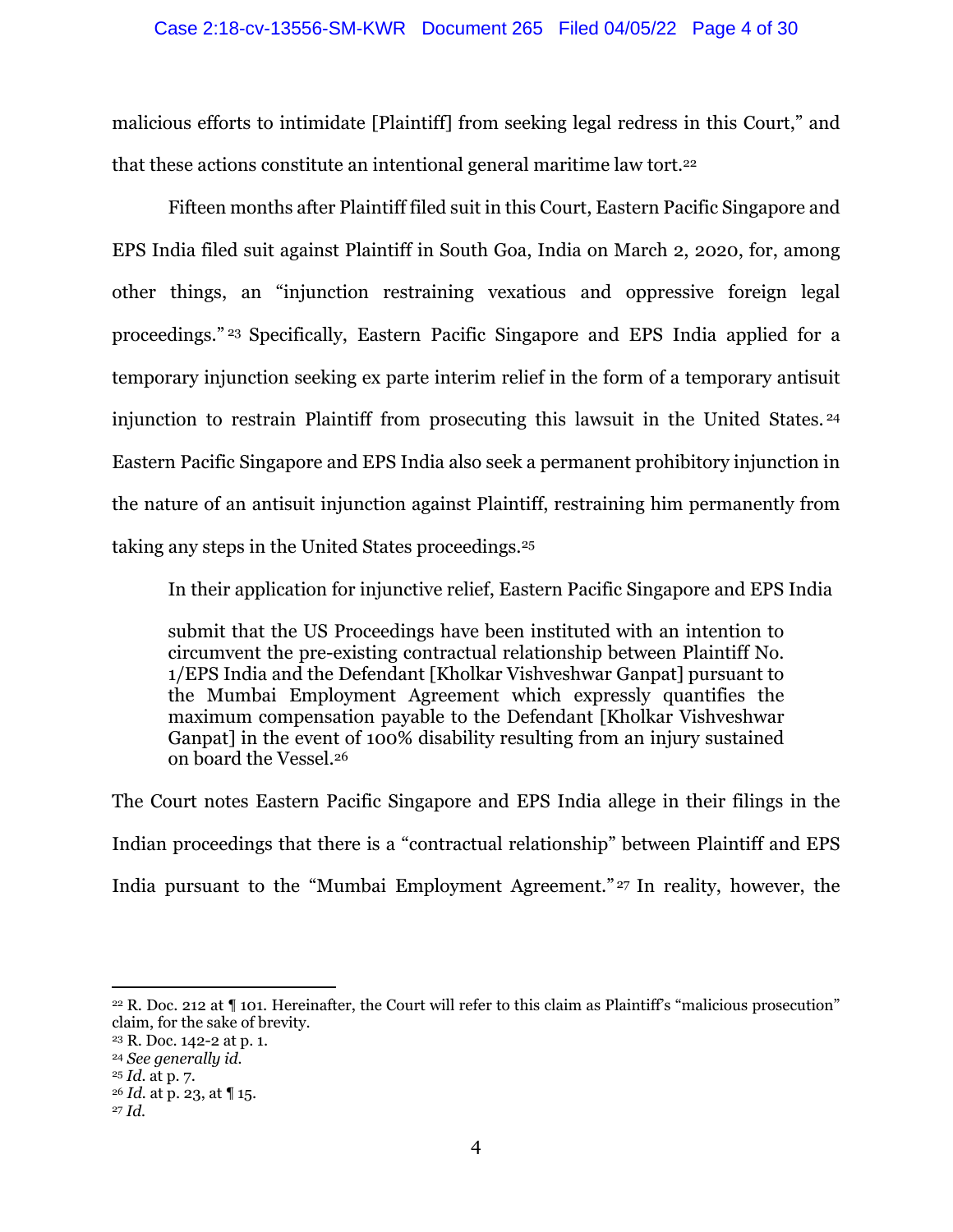parties to that agreement are Plaintiff and Ventnor Navigation, Inc. ("Ventnor").28 EPS India signed the agreement on behalf of Ventnor as agent for Ventnor.29

On March 7, 2020, the court in South Goa, India issued an order temporarily restraining Plaintiff from "continuing/prosecuting/taking steps and/or any further steps in the proceedings before the United States District Court, Eastern District of Louisiana, New Orleans" pending the hearing and the disposal of the application for temporary injunction.30 The Indian court's order granting the temporary antisuit injunction notes that

[t]he plaintiffs [Eastern Pacific Singapore and EPS India] have instituted the instant suit for a decree of declaration that the convenience of the parties and ends of justice would be better served if any trial and adjudication relating to liability and quantum of compensation payable to the defendant [Kholkar Vishveshwar Ganpat] in relation to his purported disability/injury sustained by having contracted malaria working on board MV Stargate IMO No. 9493212 (Vessel) pursuant to Searer Employment Agreement dated 27.12.2016 signed in Mumbai is held before this Court [in South Goa, India] rather than the United States District Court, Eastern District of Louisiana, New Orleans.31

 In this Court, on August 18, 2021, Plaintiff filed the instant motion for preliminary and permanent injunction. 32 Plaintiff asks this Court to issue a preliminary and permanent injunction "enjoining the prosecution by Eastern Pacific [Singapore] and its affiliates and subsidiaries," namely, EPS India, "of the litigation now pending in the District Court of South Goa, Margao, Republic of India." 33 Plaintiff argues a foreign antisuit injunction is appropriate "because the Indian Court proceedings seek to pass upon identical liability and damage claims which were asserted here on December 12,

<sup>28</sup> R. Doc. 215-1 at p. 1.

<sup>29</sup> R. Doc. 204-2at ¶¶ 10–12.

<sup>30</sup> R. Doc. 142-1 at p. 11, at ¶ 24.

<sup>31</sup> *Id.* at p. 2.

<sup>32</sup> R. Doc. 199.

<sup>33</sup> R. Doc. 199-1 at p. 1.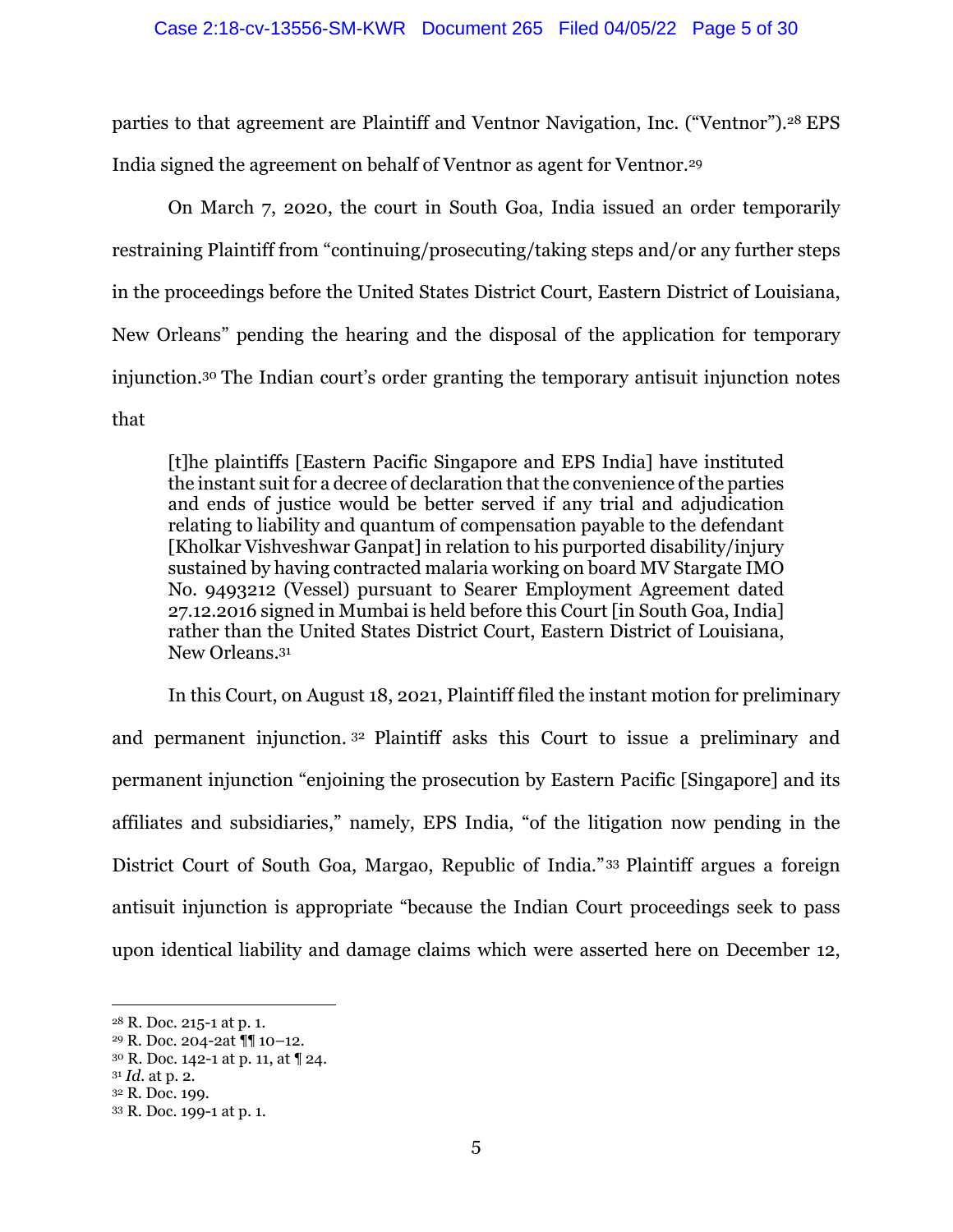#### Case 2:18-cv-13556-SM-KWR Document 265 Filed 04/05/22 Page 6 of 30

2018, about fifteen months before EPS filed its Indian lawsuit on March 2, 2020."34 Plaintiff argues that, in addition to directly challenging the jurisdiction and orders of this Court, the foreign litigation places him at risk of imprisonment and of having his personal financial assets seized. 35 Plaintiff argues Eastern Pacific Singapore is using the proceedings in India as a means "to thwart this Court, to compel Plaintiff to abandon his rights under the Jones Act, and to force him to dismiss the above-captioned matter or go to jail."<sup>36</sup> Plaintiff characterizes the Indian lawsuit as an attempt to "ram a paltry foreign settlement down [his] throat," and to ultimately force Plaintiff to "dismiss his U.S. lawsuit because it was settled in India."37 Plaintiff argues "[t]he Indian Court pleadings touch upon all of the issues raised in Plaintiff's complaint" filed in this Court.38

At the injunction hearing held in this Court on March 28, 2022, Plaintiff testified a bailiff came to his home in India three or four times attempting to serve him with papers connected to the lawsuit in India. Plaintiff testified the first time the bailiff came to his house was in March of 2020. Plaintiff testified he refused to accept the papers. Plaintiff further testified an EPS lawyer came to his house and told Plaintiff his case in the United States was "stopped," and that the case was to continue in Goa, India. The EPS lawyer attempted to provide Plaintiff with papers showing his suit in the United States was "stopped," but Plaintiff refused to accept the papers. Plaintiff testified he was told if he did not accept the papers the court in India would issue an arrest warrant and arrest him. Plaintiff testified that on or about March 16, 2021, the EPS lawyer, the bailiff, and police officers came to Plaintiff's house and informed him an arrest warrant was issued by the

<sup>34</sup> *Id.* at p. 2.

<sup>35</sup> *Id.*

<sup>36</sup> *Id.* at p. 12–13.

<sup>37</sup> *Id.* at p. 13.

<sup>38</sup> *Id.*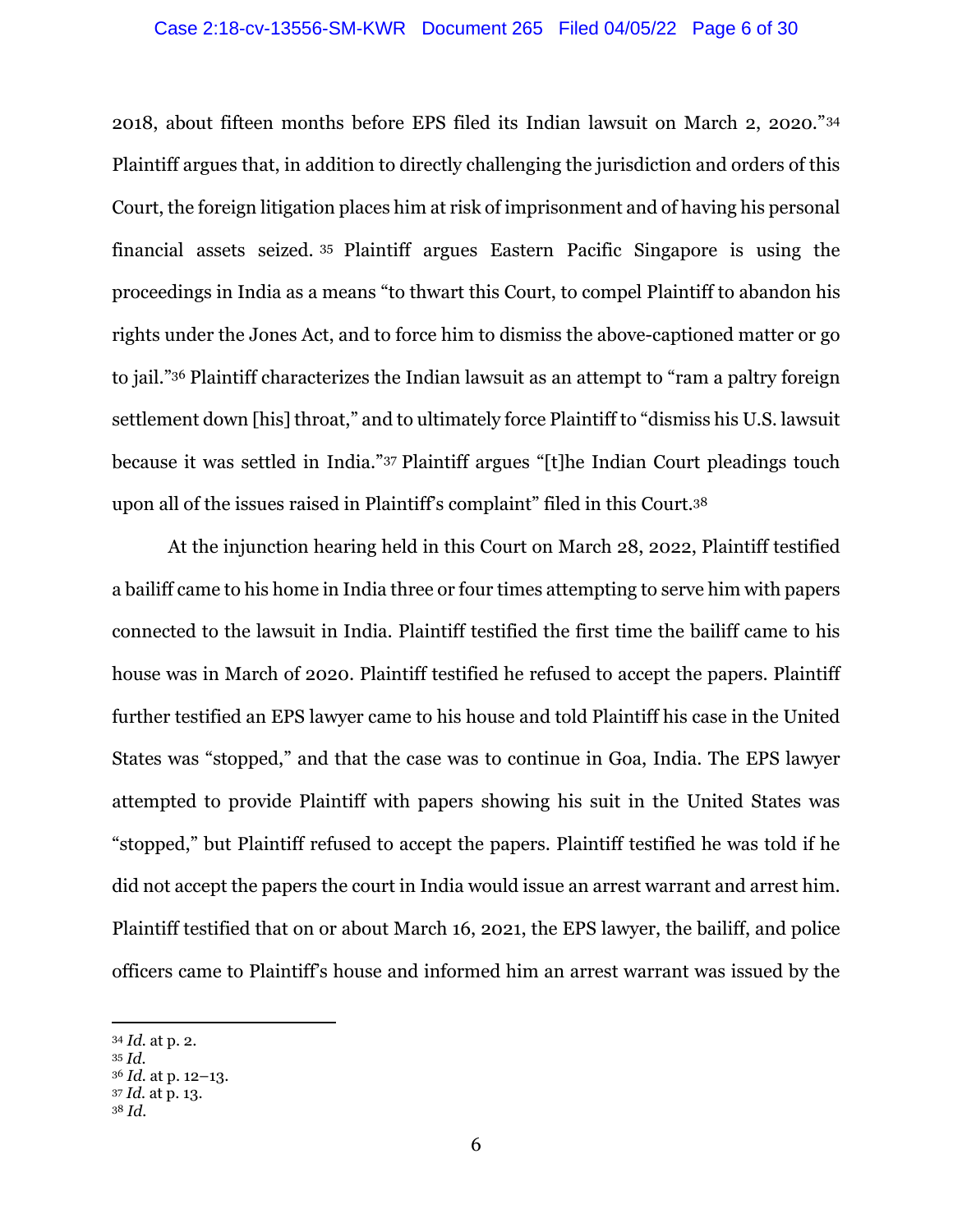court in India. Plaintiff testified he was taken into custody that day in front of his wife and child. Plaintiff testified the police officer took him to the South Goa, India court where he was brought in front of a judge. Plaintiff testified there were three or four lawyers there on behalf of EPS and that he did not have a lawyer there to represent him. Plaintiff further testified the judge asked him why he would not accept the papers and told Plaintiff to sign the papers or hire a lawyer, and that, if he refused, he would go to jail. After that, Plaintiff testified the judge instructed one of the EPS lawyers to take Plaintiff outside the courtroom and advise him. Plaintiff testified the EPS lawyer told him there was no reason for this case to go forward in the United States, and that the case could be resolved in India, and they could possibly reach a settlement. Plaintiff testified when he and the EPS lawyer returned to the courtroom, the EPS lawyer told the judge Plaintiff did not want to cooperate and that he did not want to drop his lawsuit in the United States. Plaintiff further testified that the EPS lawyer told the judge Plaintiff did not want bail or a bond, despite the fact that Plaintiff never discussed bail or a bond with anyone and did not understand what those terms meant. Plaintiff testified the judge told him three or four additional times to sign the papers, take a bond, or hire a lawyer, but Plaintiff refused and the judge informed Plaintiff she was sending him to jail.

 Plaintiff testified he was taken to a holding cell for some time and then transported to a prison, which Plaintiff characterized as a prison for murderers and rapists. Plaintiff testified he was strip searched upon arrival at the prison and was thereafter transferred to the I-block, which is the part of the prison used to incarcerate criminal defendants. Plaintiff testified he was placed in a four-by-five-meter cell with five other inmates.

Plaintiff testified the following morning he was transported from the prison back to the courthouse in South Goa, India. Plaintiff testified he was brought back before the

7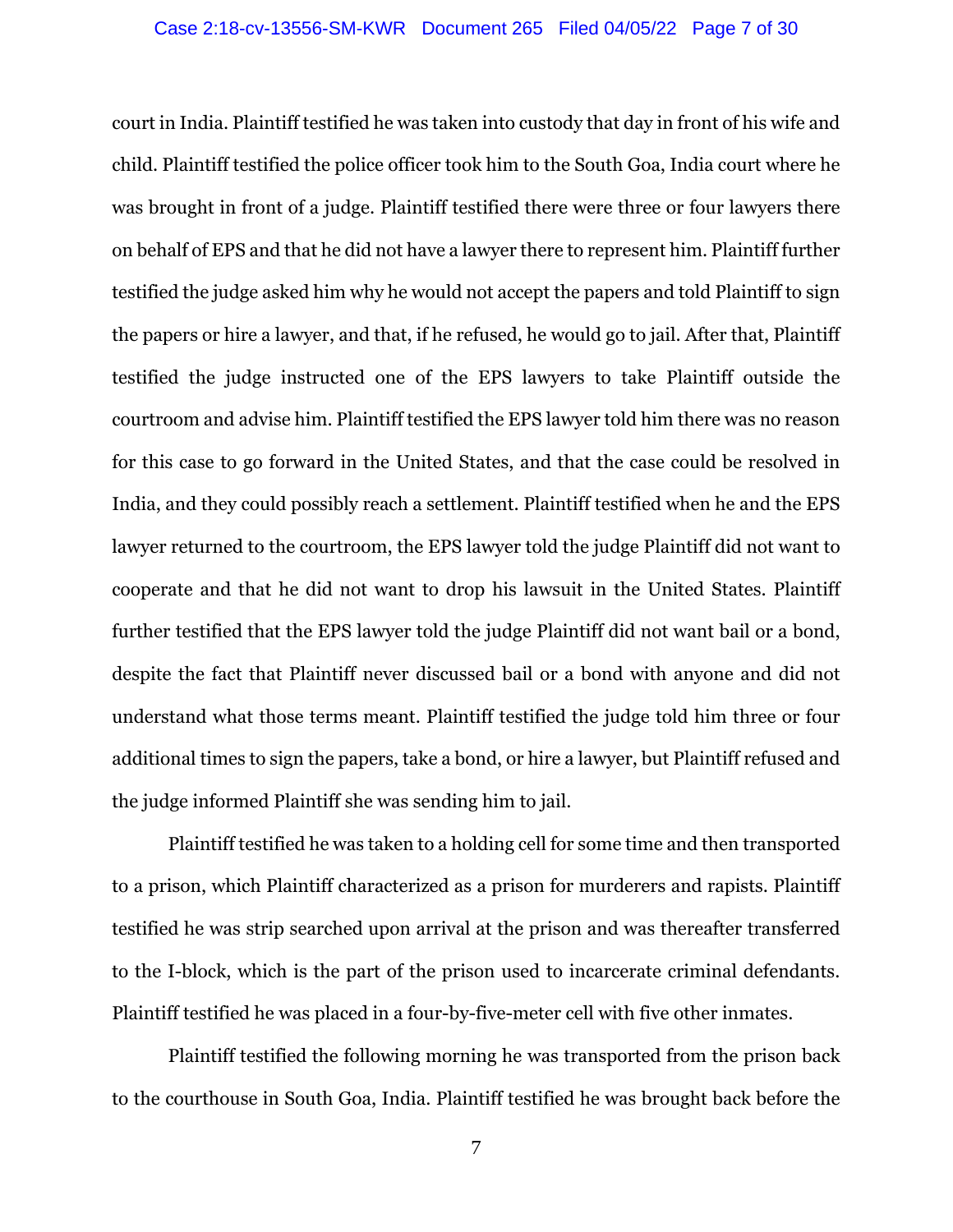#### Case 2:18-cv-13556-SM-KWR Document 265 Filed 04/05/22 Page 8 of 30

same judge who sent him to jail the day before and that he asked her for a bond, and she told him he lost his chance at a bond and that he needed to hire a lawyer to obtain bail. Plaintiff testified the judge gave him a short time to find a lawyer, and that he eventually found one. Plaintiff testified his lawyer informed the judge he was going to apply for bail.

 Plaintiff testified that because of the legal proceedings in India he is afraid he will be arrested again, and that he has fear and apprehension about testifying in open court because of what could happen to him in India. Plaintiff testified he has been to court eleven or twelve times in India, and that he hired an attorney to represent him in the proceedings in India. Plaintiff testified the EPS lawyers are asking the court in India to enforce 16 counts of contempt against him in connection with the proceedings in India. Plaintiff testified he has received threats of being sent back to jail in India if he does not drop his case in the United States. Plaintiff testified EPS is asking the Indian court to hold him in contempt and send him back to jail, and that EPS is threatening his freedom and his safety, threatening to separate him from his wife and child, and threatening to seize his property.

#### **LEGAL STANDARD**

 Ordinarily, to obtain a preliminary injunction, a movant must demonstrate: (1) a substantial likelihood of success on the merits; (2) a substantial threat of irreparable harm if the injunction is not granted; (3) the threatened injury outweighs any potential harm to the non-movant; and (4) the injunction will not undermine the public interest.39 In most situations, for a court to grant a permanent injunction, a plaintiff must show actual success on the merits, in addition to demonstrating the other three factors.40

<sup>39</sup> *Valley v. Rapides Par. Sch. Bd*., 118 F.3d 1047, 1051 (5th Cir. 1997).

<sup>40</sup> *See Amoco Prod. Co. v. Village of Gambell, Alaska*, 480 U.S. 531, 546 n.12 (1987).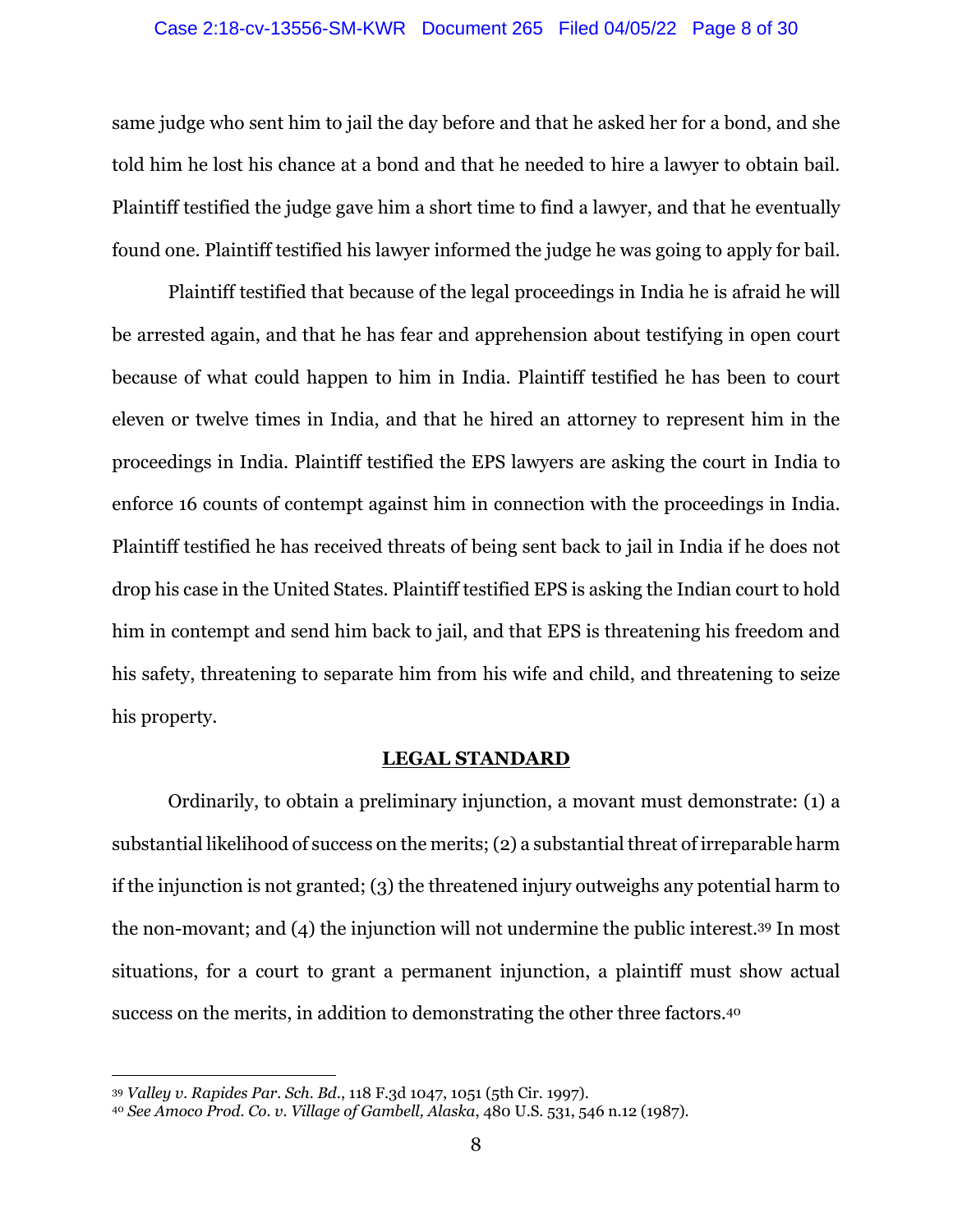#### Case 2:18-cv-13556-SM-KWR Document 265 Filed 04/05/22 Page 9 of 30

On the other hand, "[a] foreign antisuit injunction is a special application of [the general] injunction rules," 41 and the "suitability of such relief ultimately depends on considerations unique to antisuit injunctions."42 "It is well established that 'federal courts have the power to enjoin persons subject to their jurisdiction from prosecuting foreign suits.'"43 The district court's decision to grant injunctive relief is reviewed for abuse of discretion.44

A court deciding whether to issue a foreign antisuit injunction must "balance domestic judicial interests against concerns of international comity."45 In determining whether such a foreign antisuit injunction is necessary, the court "weigh[s] the need to prevent vexatious or oppressive litigation and to protect the court's jurisdiction against the need to defer to principles of international comity."46 The Fifth Circuit has adopted an approach to antisuit injunctions which "emphasize[s] the need to prevent foreign or vexatious litigation," and rejects the approach employed by some other circuits which emphasizes principles of comity over other considerations.47

In the Fifth Circuit, antisuit injunctions have been granted when the foreign litigation would: (1) frustrate a policy of the forum issuing the injunction; (2) be vexatious or oppressive; (3) threaten the issuing court's in rem or quasi in rem jurisdiction; or (4) cause prejudice or offend other equitable principles.48

<sup>41</sup> *MWK Recruiting Inc. v. Jowers*, 833 F. App'x 560, 562 (5th Cir. 2020) (citing *Karaha Bodas Co. v. Perusahaan Pertambangan Minyak Dan Gas Bumi Negara*, 335 F.3d 357, 364 (5th Cir. 2003), for the proposition that a foreign antisuit injunction is a "particular subspecies of preliminary injunction."). <sup>42</sup> *Karaha Bodas Co.*, 335 F.3d at 364.

<sup>43</sup> *Id.* (quoting *Kaepa, Inc. v. Achilles Corp.*, 76 F.3d 624, 626 (5th Cir. 1996)).

<sup>44</sup> *Kaepa, Inc.,* 76 F.3d at 626.

<sup>45</sup> *Karaha Bodas Co*., 335 F.3d at 366.

<sup>46</sup> *Id.*

<sup>47</sup> *Kaepa, Inc.* 76 F.3d at 627.

<sup>48</sup> *In re Unterweser Reederei, Gmbh*, 428 F.2d 888, 890 (5th Cir. 1970*), on reh'g en banc sub nom. In the Matter of the Complaint of Unterweser Reederei, GmbH*, 446 F.2d 907 (5th Cir. 1971), *rev'd and vacated on other grounds sub nom. M/S Bremen v. Zapata Off-Shore C*o., 407 U.S. 1 (1972).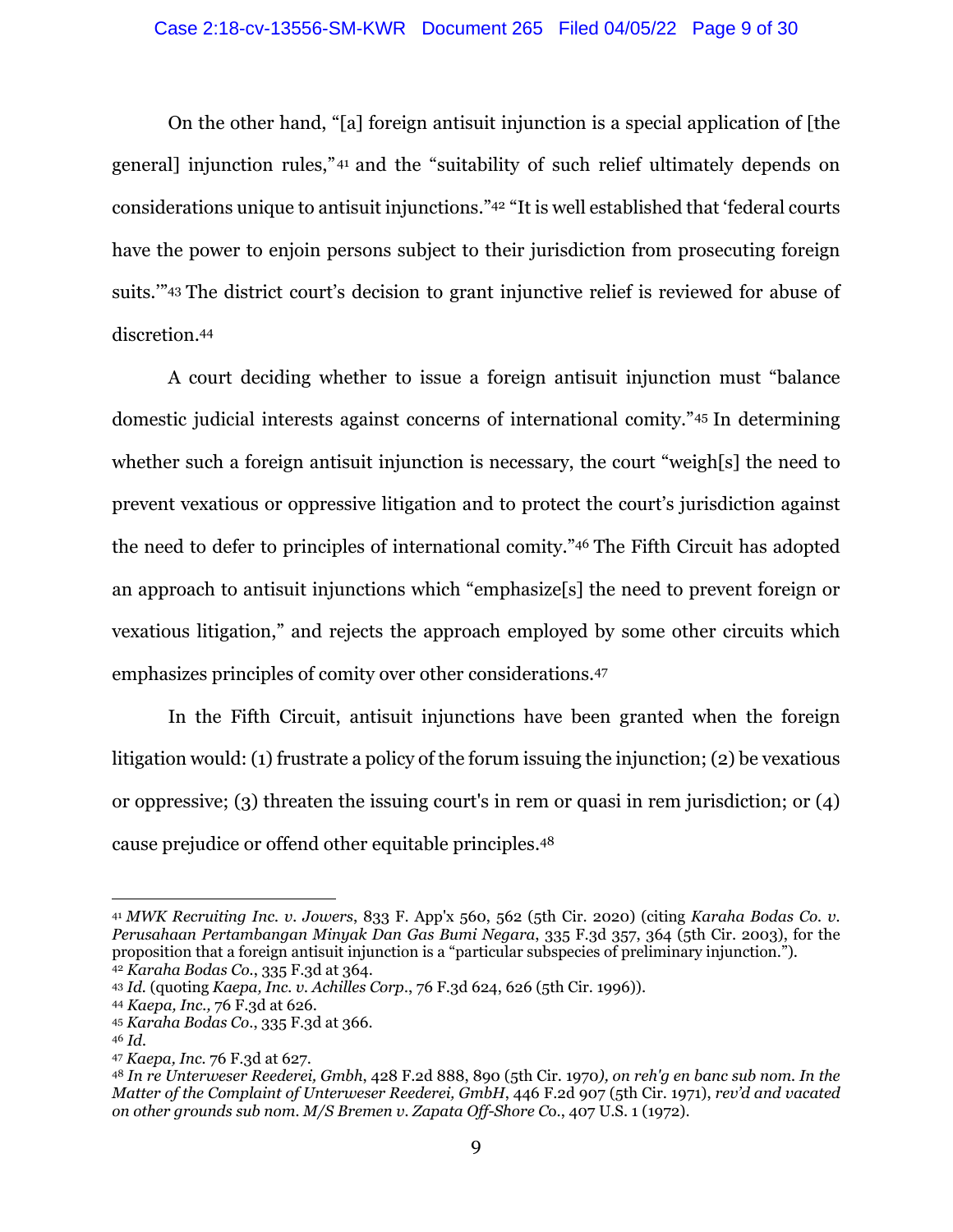Over the past fifty years or so, the Fifth Circuit has addressed the propriety of antisuit injunctions on several occasions. In *In re Unterweser Reederei, Gmbh*, the Fifth Circuit reviewed the district court's order granting an antisuit injunction against a vessel owner in a limitation of liability action, thereby restraining the vessel owner from proceeding with litigation concerning the same subject matter in an English court.49 Unterweser Reederei, Gmbh, ("Unterweser") entered a contract of towage with Zapata Off-Shore Company ("Zapata") which called for Unterweser's tug, the Breman, to tow Zapata's drilling barge from Venice, Louisiana to Italy.<sup>50</sup> While the towage was underway in the Gulf of Mexico, Zapata's drilling barge was damaged.51 Thereafter, Zapata filed a complaint in admiralty in federal court against Unterweser and the tug, arrested the tug, and served a copy of its complaint upon the tug's master.52 Unterweser filed a motion asking the district court to dismiss Zapata's complaint or stay further prosecution of the action, but the district court denied the motion.53 Subsequently, Unterweser initiated suit against Zapata in England, claiming monies due under the contract of towage. <sup>54</sup> Thereafter, Unterweser filed a complaint in federal district court seeking exoneration from or limitation of liability, and Zapata filed its claim in the limitation action, asserting the same causes of action as in its original federal court action.55 In the limitation action, Unterweser filed an objection to Zapata's claim and also filed a counterclaim against Zapata, asserting the same claims as in the English action.56

- <sup>51</sup> *Id.*
- <sup>52</sup> *Id.*
- <sup>53</sup> *Id.* <sup>54</sup> *Id.* at 890.
- <sup>55</sup> *Id.*
- <sup>56</sup> *Id.*

<sup>49</sup> *See generally id.* 

<sup>50</sup> *Id.* at 889.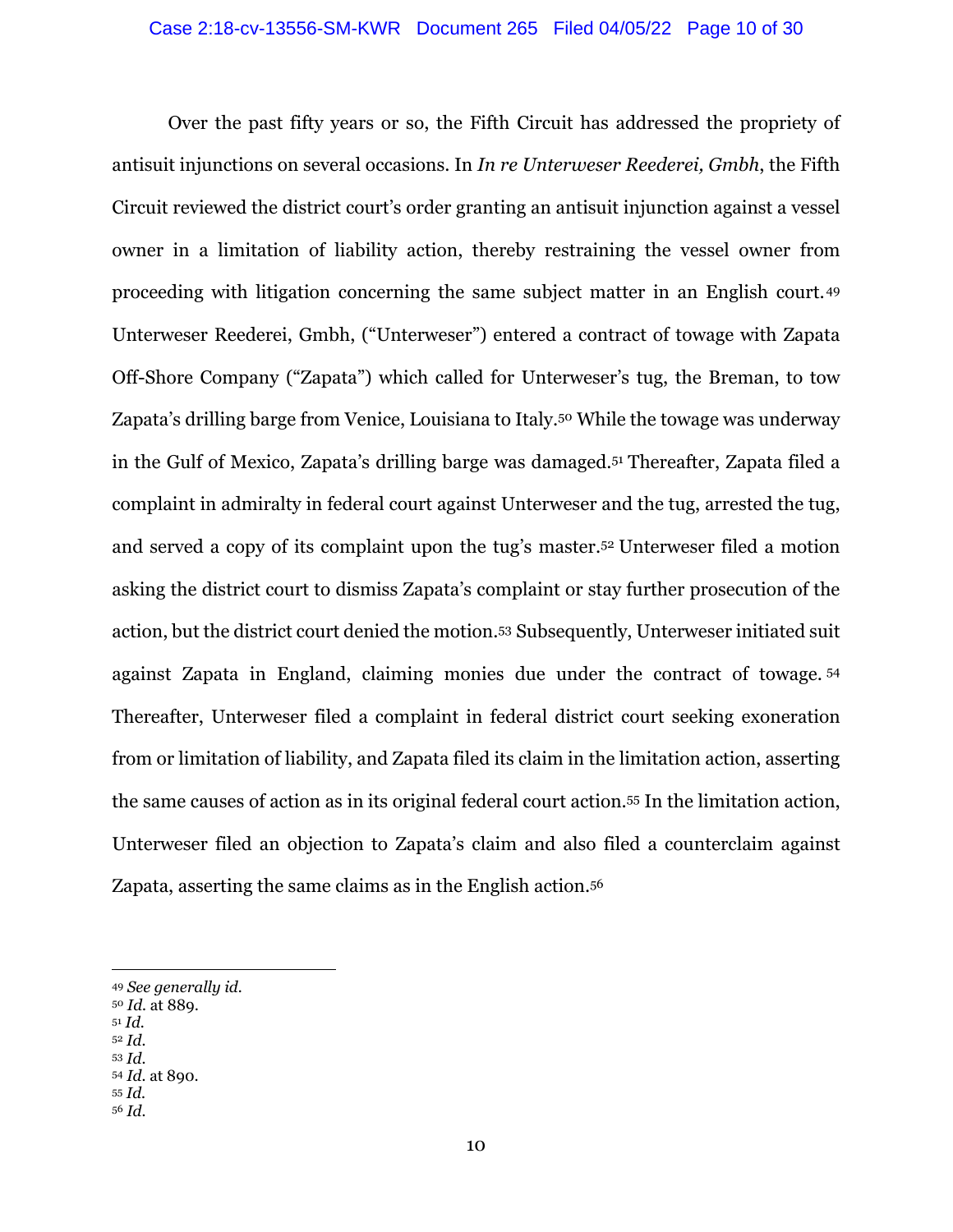Zapata filed a motion for an antisuit injunction in the limitation action, asking the district court to restrain Unterweser from continuing with its suit in England. 57 The district court granted the motion for antisuit injunction, and Unterweser appealed.58 In granting the motion, the district court explained that, because suit was initially filed in the district court, and because the district court has jurisdiction over the parties and the subject matter, "[t]he proposition that the case should at the same time be prosecuted in another forum is not well received."59 The district court further held that allowing the same action to be prosecuted simultaneously in a foreign country would cause inequitable hardship and would tend to frustrate and delay the speedy and efficient determination of the cause in the district court.<sup>60</sup> On appeal, the Fifth Circuit—observing that courts have the power to enjoin parties properly before it from litigating in another court—held that "[i]t was within the court's discretion to determine, as it did, that allowing simultaneous prosecution of the same action in a foreign forum thousands of miles away would result in inequitable hardship and tend to frustrate and delay the speedy and efficient determination of the cause."61

One year later, in *Bethell v. Peace*, 62 the Fifth Circuit "reemphasized the vexatiousness of parallel proceedings by approving the lower court's injunction."63 In

<sup>57</sup> *Id.*

<sup>58</sup> *Id.*

<sup>59</sup> *In re Unterweser Reederei, Gmbh*, 296 F. Supp. 733, 735 (M.D. Fla. 1969), *aff'd*, 428 F.2d 888 (5th Cir. 1970), *on reh'g en banc sub nom. In the Matter of the Complaint of Unterweser Reederei, GmbH*, 446 F.2d 907 (5th Cir. 1971), *vacated on other grounds sub nom*. *M/S Bremen v. Zapata Off-Shore Co*., 407 U.S. 1  $(1972).$ 

<sup>60</sup> *Id.*

<sup>61</sup> *In re Unterweser Reederei, Gmbh*, 428 F.2d at 896. The Supreme Court granted a writ of certiorari and vacated and reversed the decision of the Fifth Circuit, holding that a forum selection clause in the contract of towage providing for the litigation of any dispute under the contract to take place before the High Court of Justice in London, England, was valid and binding on the parties. *See M/S Bremen v. Zapata Off-Shore Co.,* 407 U.S. 1 (1972).

<sup>62 441</sup> F.2d 495 (5th Cir. 1971).

<sup>63</sup> Steven R. Swanson, *The Vexatiousness of A Vexation Rule: International Comity and Antisuit Injunctions*, 30 GEO. WASH. J.INT'L L. & ECON. 1, 25 (1996).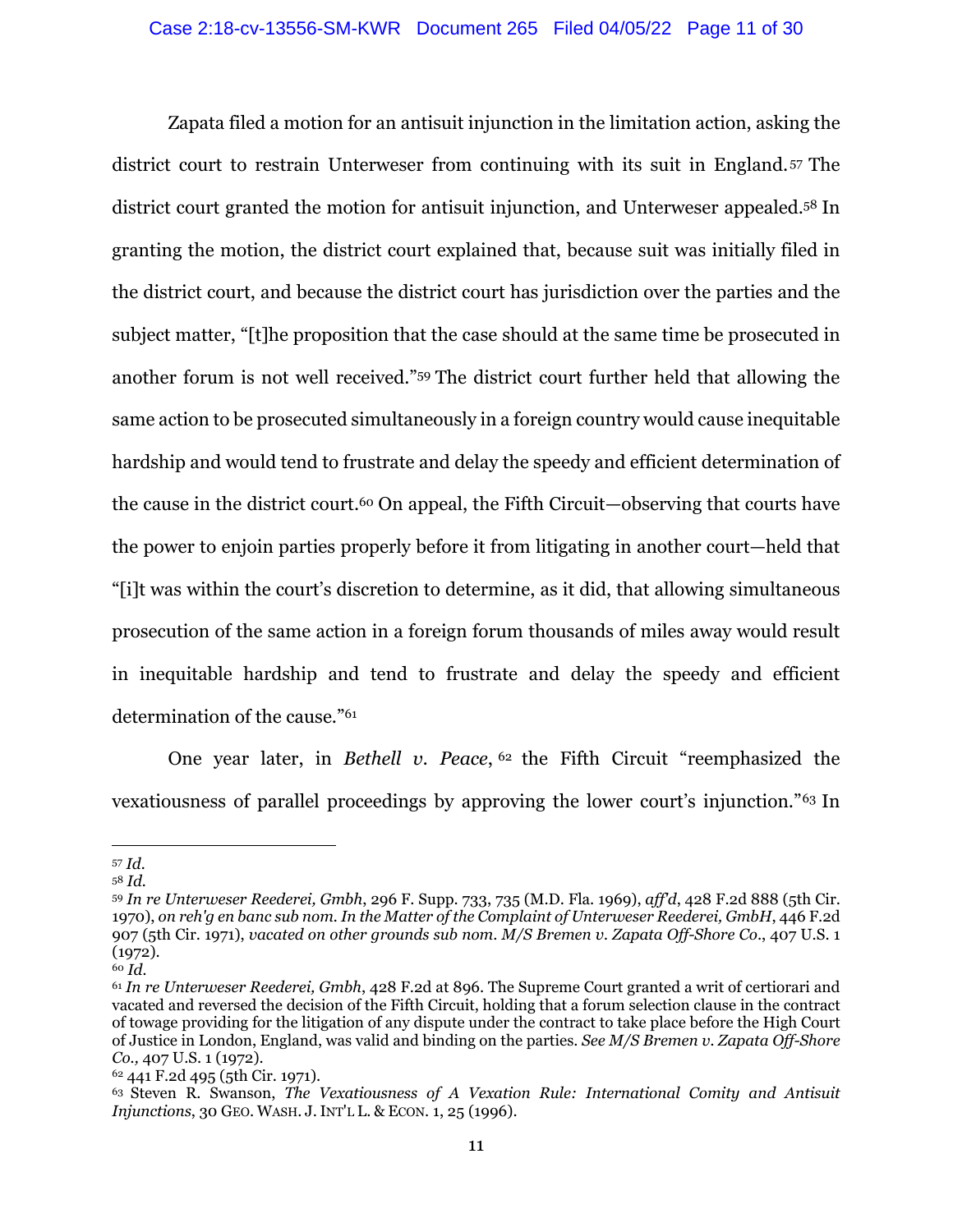*Bethell*, seven individuals co-owned land in the Bahamas.<sup>64</sup> Veronica Peace, a real estate broker in Florida, induced six of the seven co-owners to sign a contract to sell the Bahamian real estate to her. 65 In November 1967, Peace filed two lawsuits in the Bahamas, a quiet title action and an action for specific enforcement of the contract.<sup>66</sup> Edward Bethell, a successor in title to one of the six co-owners who signed the contract, filed suit in federal court seeking a declaration that the contract was invalid, damages based on Peace's fraudulent practices, and an injunction against Peace prosecuting her lawsuits in the Bahamas. 67 The district court granted Bethell's partial motion for summary judgment that the contract was invalid, and granted the antisuit injunction against Peace. 68 Issues relating to fraud and breach of a confidential relationship remained pending and were set to be resolved at trial.<sup>69</sup> Peace appealed the district court's order, alleging, among other things, that the district court erred in enjoining her from prosecuting her lawsuits in the Bahamas. 70 The Fifth Circuit, noting that in "certain circumstances it is proper for courts of equity to enjoin parties from prosecuting claims before courts of another jurisdiction," held that because the district court found the contract invalid on its face, the district court acted within its discretion in relieving Bethell from the "expense and vexation of having to litigate in a foreign court," and that the district court "could properly enjoin [Peace] from future harassment through litigation based on a contract that was inoperative."71

- <sup>65</sup> *Id.*
- <sup>66</sup> *Id.*
- <sup>67</sup> *Id.* <sup>68</sup> *Id.*
- <sup>69</sup> *Id.*
- <sup>70</sup> *Id.*

<sup>64 441</sup> F.2d at 496.

<sup>71</sup> *Id.* at 498.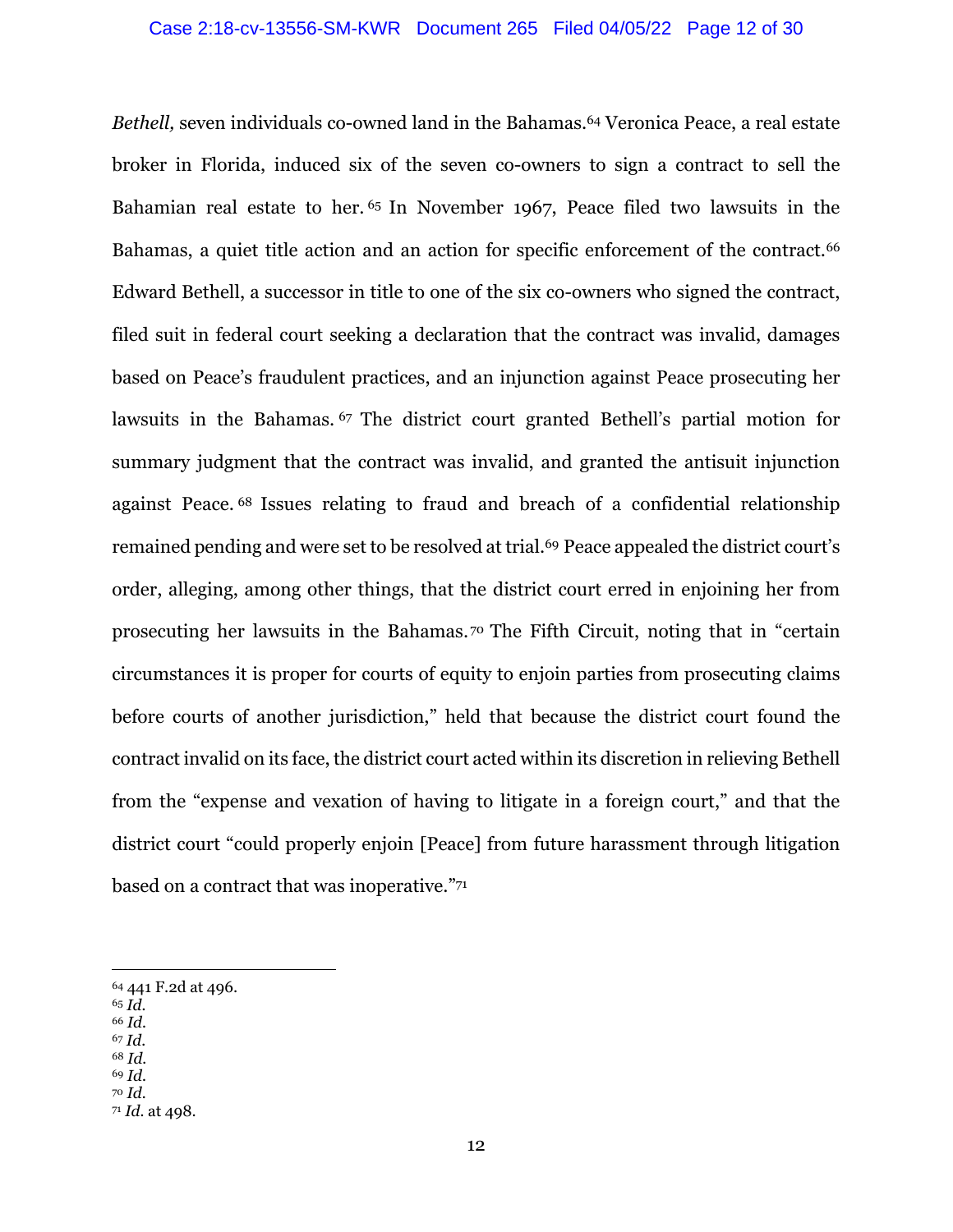In *Kaepa, Inc. v. Achilles Corp.*, the Fifth Circuit again affirmed the lower court's grant of an antisuit injunction.72 A United States company, Kaepa, Inc., entered into an exclusive distributorship agreement with Achilles Corporation, a Japanese entity, pursuant to which Achilles was to market Kaepa's products in Japan. 73 The distributorship agreement contained a choice of law provision calling for the application of Texas law, and a forum selection clause specifying that litigation concerning the contract was to take place in Texas.74 In July 1994, Kaepa sued Achilles in Texas state court, alleging breach of contract, fraudulent inducement, and negligent misrepresentation.75 Achilles removed the action to federal court.76 In February 1995, Achilles filed suit against Kaepa in Japan, "alleging mirror-image claims: (1) fraud by Kapea to induce Achilles to enter into the distributorship agreement, and (2) breach of contract by Kaepa."77 Kaepa filed a motion in the district court, asking the court to enjoin Achilles from prosecuting its claims in Japan, and the district court granted the motion, ordering Achilles to refrain from litigating the Japanese action and to file its counterclaims in the federal district court.78 Achilles appealed the grant of the antisuit injunction, arguing primarily that the district court erred in not giving proper deference to principles of international comity.79 On appeal, the Fifth Circuit explained that in *Unterweser* and *Bethell*, the court, focusing on the need to prevent vexatious and oppressive foreign litigation,

- <sup>74</sup> *Id.*
- <sup>75</sup> *Id.* at 626.
- <sup>76</sup> *Id.* <sup>77</sup> *Id.*
- <sup>78</sup> *Id.*
- <sup>79</sup> *Id.*

<sup>72 76</sup> F.3d 624 (5th Cir. 1996).

<sup>73</sup> *Id.* at 625–626.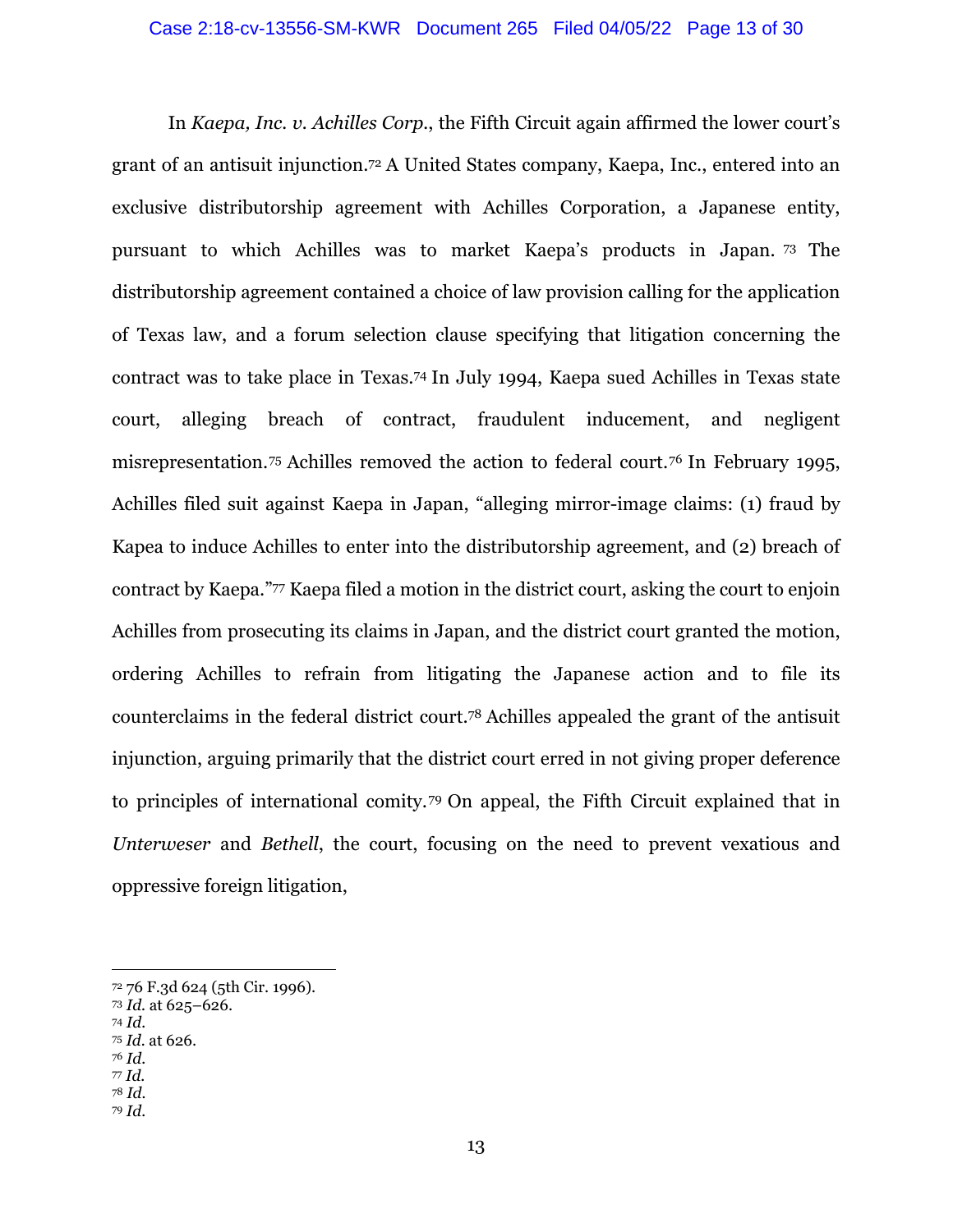concluded that a district court does not abuse its discretion by issuing an antisuit injunction when it has determined that allowing simultaneous prosecution of the same action in a foreign forum thousands of miles away would result in inequitable hardship and tend to frustrate and delay the speedy and efficient determination of the cause.<sup>80</sup>

The Fifth Circuit in *Kapea* distinguished its approach from that taken by other circuits which "have employed a standard that elevates principles of international comity to the virtual exclusion of essentially all other considerations."81 The Fifth Circuit declined "to require a district court to genuflect before a vague and omnipotent notion of comity every time that it must decide whether to enjoin a foreign action."82 The Fifth Circuit explained that, while the standard espoused in *Unterweser* and *Bethell* focuses on "the potentially vexatious nature of the foreign litigation," the standard does not exclude considerations of comity.83 Turning to the circumstances of the case before it, the Fifth Circuit concluded that it could not be said that the lower court's antisuit injunction tramples on notions of comity, or threatens relations between the United States and Japan, for two reasons.84 First, there were no public international issues involved in the case before it, which involved a private contractual dispute between private parties.85 Second, the case had "long and firmly been ensconced within the confines of the United States judicial system."86 The Fifth Circuit further concluded that the prosecution of the lawsuit in Japan would result in an absurd duplication of effort, vexation, and unwarranted inconvenience and expense.87

<sup>81</sup> *Id*. 82 *Id.*

<sup>84</sup> *Id.*

<sup>80</sup> *Id.* at 627.

<sup>83</sup> *Id.* (internal quotations omitted).

<sup>85</sup> *Id.*

<sup>86</sup> *Id.*

<sup>87</sup> *Id.* In *Karaha Bodas Co. v. Perusahaan Pertambangan Minyak Dan Gas Bumi Nebara,* the Fifth Circuit reversed the district court's order granting the plaintiff's motion for foreign antisuit injunction. 335 F.3d 357 (5th Cir. 2003). In *Karaha Bodas Co.*, the Fifth Circuit based its decision on "the structure and purpose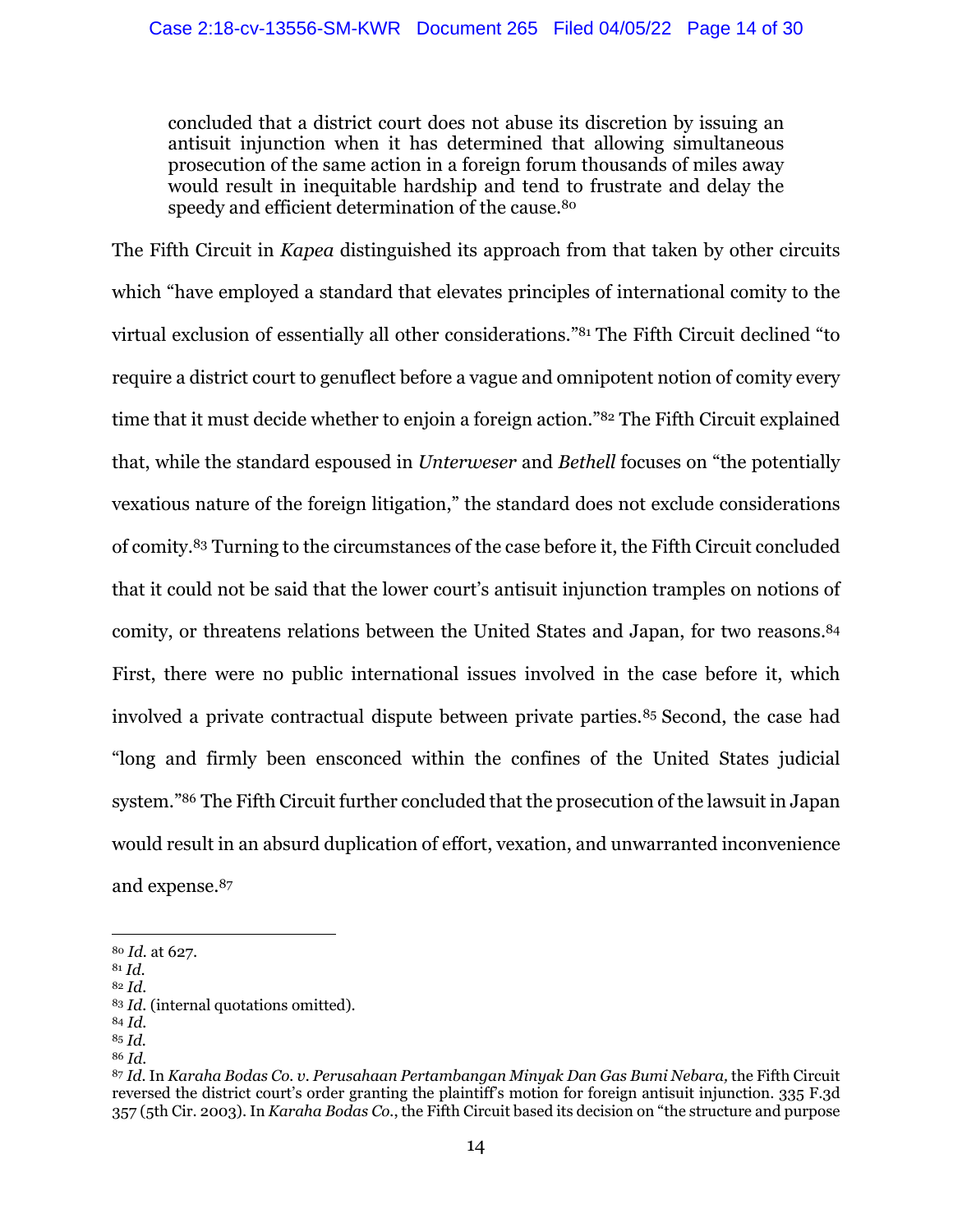In *MWK Recruiting Inc. v. Jowers*, MWK Recruiting, Inc., Robert Kinney, Kinney Recruiting Limited, Michelle Kinney, Recruiting Parties GP, Inc., Kinney Recruiting LLC, and Counsel Unlimited LLC (collectively, the "MWK parties") sued Evan Jowers ("Jowers") in Texas state court for misappropriation of trade secrets, among other claims, in connection with his former position as an employee of a predecessor entity of MWK Recruiting, Inc.<sup>88</sup> Jowers removed the action to federal court.<sup>89</sup> Jowers thereafter sued his former employer and its principal, Kinney Recruiting Ltd., H.K. and Robert Kinney for defamation in Hong Kong.90 In response to Jowers's Hong Kong lawsuit, the MWK parties filed a motion for a foreign antisuit injunction and the district court granted the motion.91 The Fifth Circuit, in an unpublished opinion, reversed the district court's order granting the antisuit injunction.92 The Fifth Circuit confirmed that the test set forth in *Kaepa* governs whether a court may issue a foreign antisuit injunction.93 Specifically, the court stated that

[i]t is well established that federal courts are empowered to enjoin persons subject to their jurisdiction from prosecuting foreign suits. Generally, to obtain a preliminary injunction, a movant must demonstrate: (1) a substantial likelihood of success on the merits; (2) a substantial threat of irreparable harm if the injunction is not granted; (3) that the threatened injury outweighs any potential harm to the non-movant; and (4) that the injunction will not undermine the public interest. For a court to grant a permanent injunction, a plaintiff must succeed on the merits, in addition to demonstrating the other three factors. Injunctive relief is considered an extraordinary remedy, to be granted only when the movant has clearly carried the burden of persuasion on all four requirements.

of the United Nations Convention on the Recognition and Enforcement of Foreign Arbitral Awards," which, among other things, "necessarily envisions multiple proceedings that address the same substantive challenges to an arbitral award." *Id.* at 359–360, 367.

<sup>88</sup> *MWK Recruiting, Inc. v. Jowers*, No. 1:18-CV-444-RP, 2019 WL 5927288, at \*1 (W.D. Tex. Nov. 12, 2019), *modified*, No. 1:18-CV-444-RP, 2019 WL 7759522 (W.D. Tex. Dec. 11, 2019), *vacated and remanded*, 833 F. App'x 560 (5th Cir. 2020).

<sup>89</sup> *Id.* at \*6.

<sup>90</sup> *Id*. at \*1.

<sup>91</sup> *Id.*

<sup>92 833</sup> F. App'x at 561.

<sup>93</sup> *Id.* at 562.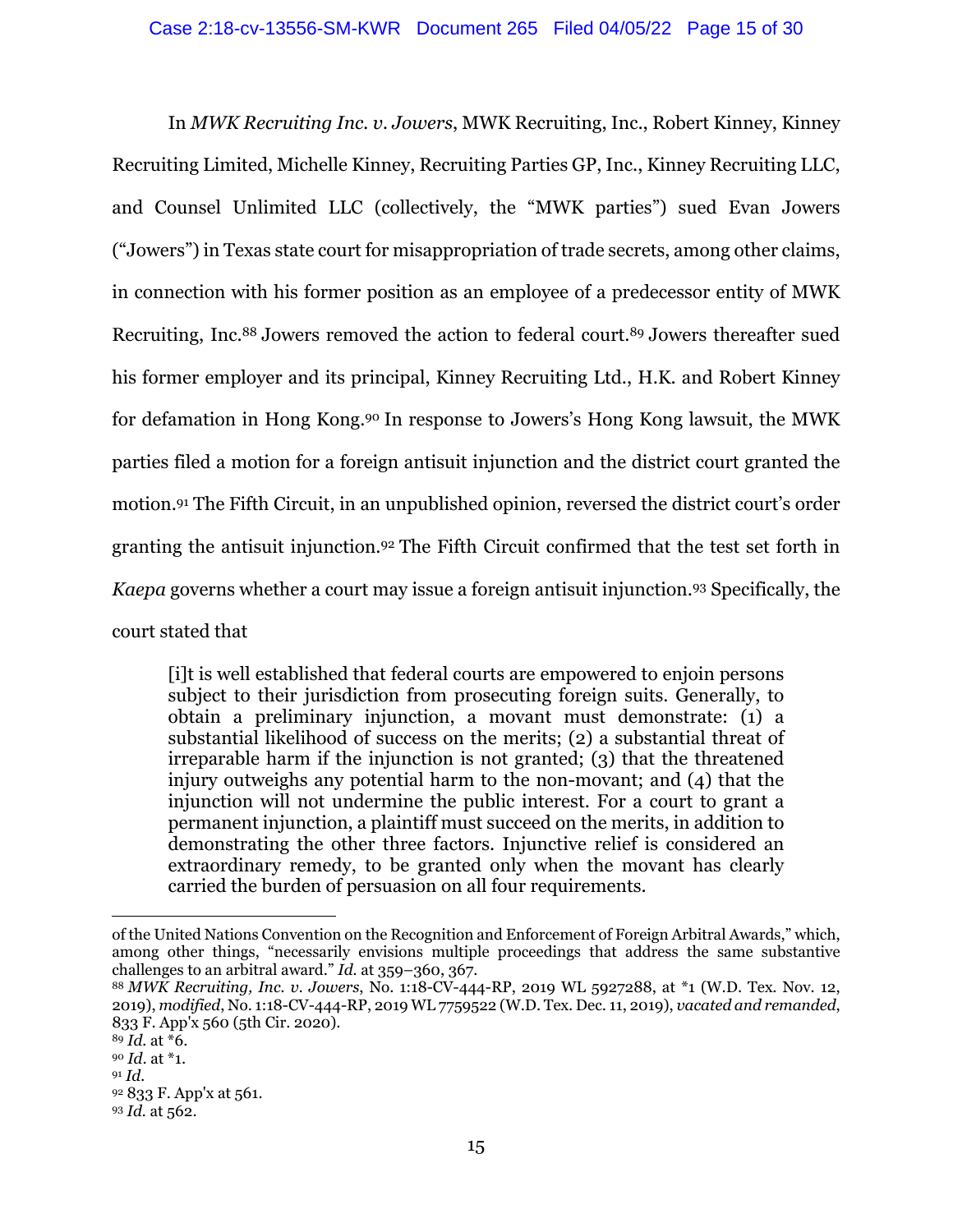A foreign antisuit injunction is a special application of these injunction rules. Thus, the suitability of such relief ultimately depends on considerations unique to antisuit injunctions. The Fifth Circuit has adopted a test that weighs the need to prevent vexatious or oppressive litigation and to protect the court's jurisdiction against the need to defer to principles of international comity. An injunction against the prosecution of a foreign lawsuit may be appropriate when the foreign litigation would: (1) frustrate a policy of the forum issuing the injunction; (2) be vexatious or oppressive; (3) threaten the issuing court's in rem or quasi in rem jurisdiction; or (4) cause prejudice or offend other equitable principles. In applying the test, this court has rejected the approach taken by some other circuits, which elevates principles of international comity to the virtual exclusion of essentially all other considerations. Instead, the Fifth Circuit has noted that notions of comity do not wholly dominate the analysis to the exclusion of these other concerns.

To determine whether proceedings in another forum constitute vexatious or oppressive litigation that threatens the court's jurisdiction, the domestic court considers whether the following interrelated factors are present: (1) inequitable hardship resulting from the foreign suit; (2) the foreign suit's ability to frustrate and delay the speedy and efficient determination of the cause; and (3) the extent to which the foreign suit is duplicative of the litigation in the United States.94

 In light of the Fifth Circuit precedent set forth above, the Court must now determine whether Plaintiff has demonstrated the factors specific to antisuit injunctions weigh in favor of granting an injunction in this case.

# **LAW AND ANALYSIS**

At the outset, because "federal courts have the power to enjoin persons subject to their jurisdiction from prosecuting foreign suits," the Court briefly address personal jurisdiction. During a telephone status conference on April 18, 2019, Eastern Pacific Singapore's counsel expressly withdrew its objections to personal jurisdiction under Federal Rule of Civil Procedure 12(b)(2).95 As a result, the Court has personal jurisdiction

<sup>94</sup> *Id.* (internal quotations and citations omitted).

<sup>95</sup> R. Doc. 68.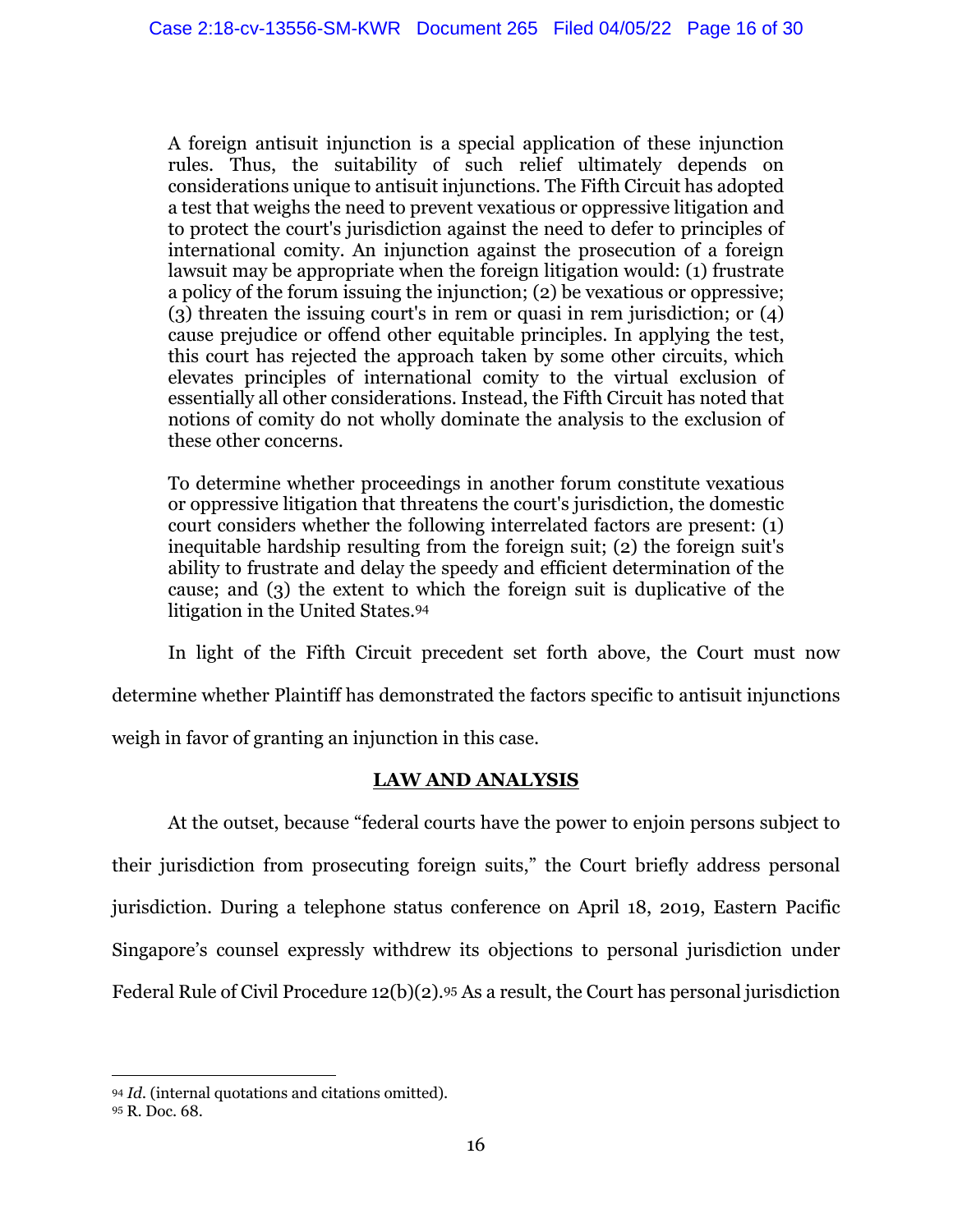over Eastern Pacific Singapore. Turning to the merits of the instant case, Plaintiff argues the lawsuit in India is vexatious and oppressive litigation that threatens this Court's jurisdiction.

# **The lawsuit in India constitutes vexatious and oppressive litigation that threatens this Court's jurisdiction.**

The Fifth Circuit has identified three interrelated factors showing that foreign litigation is vexatious or oppressive: (1) inequitable hardship resulting from the foreign suit; (2) the foreign suit's ability to frustrate and delay the speedy and efficient determination of the cause; and (3) the extent to which the foreign suit is duplicative of the litigation in the United States.96

With respect to the first factor, this Court has personal jurisdiction over Eastern Pacific Singapore and subject matter jurisdiction over this dispute. The Court finds it would "entail an absurd duplication of effort and would result in unwarranted inconvenience, expense, and vexation"97 to require that the dispute be litigated in two courts thousands of miles apart. The Court has the power to restrain the parties before it from litigating the same matters elsewhere in order to protect its jurisdiction. <sup>98</sup> Furthermore, the Court has already determined the balance of convenience weighs in favor of litigation in this forum,<sup>99</sup> and the Court has the power to protect Plaintiff from

<sup>96</sup> *Karaha Bodas Co*., 335 F.3d at 366.

<sup>97</sup> *Kaepa, Inc. v. Achilles Corp*., 76 F.3d 624, 627 (5th Cir. 1996).

<sup>98</sup> *In re Unterweser Reederei, Gmbh*, 296 F. Supp. 733, 735 (M.D. Fla. 1969), *aff'd*, 428 F.2d 888 (5th Cir. 1970), *on reh'g en banc sub nom. In the Matter of the Complaint of Unterweser Reederei, GmbH*, 446 F.2d 907 (5th Cir. 1971), *vacated on other grounds sub nom. M/S Bremen v. Zapata Off-Shore Co*., 407 U.S. 1 (1972). *See also Laker Airways Ltd. v. Sabena, Belgian World Airlines*, 731 F.2d 909, 927 (D.C. Cir. 1984*)*  (stating that "[c]ourts have a duty to protect their legitimately conferred jurisdiction to the extent necessary to provide full justice to litigants. Thus, when the action of a litigant in another forum threatens to paralyze the jurisdiction of the court, the court may consider the effectiveness and propriety of issuing an injunction against the litigant's participation in the foreign proceedings.")

<sup>99</sup> *See* the Court's January 25, 2022 Order and Reasons denying Eastern Pacific Shipping's motion to dismiss for forum non conveniens, at R. Doc. 221.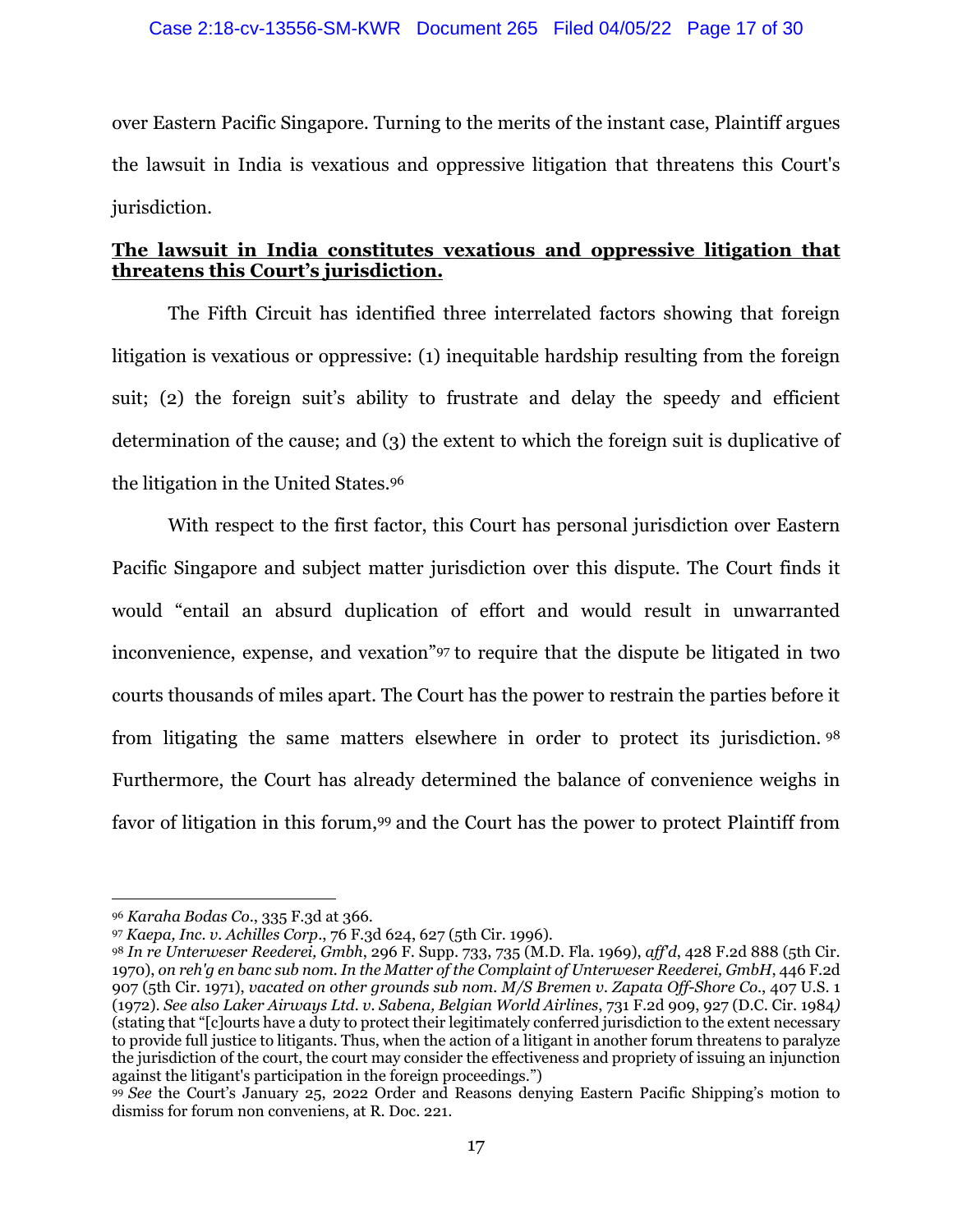#### Case 2:18-cv-13556-SM-KWR Document 265 Filed 04/05/22 Page 18 of 30

the expense and burden concomitant to prosecuting the same action in the courts of two countries thousands of miles apart.100

 Furthermore, unlike the plaintiff in *Karaha Bodas,* Plaintiff has not initiated foreign proceedings related to this dispute.101 "Such voluntary invocation of a foreign forum, which is absent here, would militate against a finding that litigating a foreign action amounts to an inequitable hardship."102 Far from voluntarily invoking a foreign forum, Plaintiff not only filed his claims in this Court, he has refused to bring his claims before the Indian court and has not willingly participated in the Indian proceedings. Eastern Pacific Singapore's action in suing Plaintiff in India was taken in direct response to Plaintiff filing this case here. Eastern Pacific Singapore's stratagem "smacks of cynicism, harassment, and delay."103 The Court finds that the suit in India has caused, and threatens to continue to cause, inequitable hardship to Plaintiff.104

 Turning to the second factor the Indian lawsuit has a real ability to frustrate and delay the speedy and efficient determination of the cause in this Court.105 There is a scheduling order in place and this matter is set for trial in November 2022.106 The antisuit

<sup>&</sup>lt;sup>100</sup> *In re Unterweser Reederei, Gmbh,* 428 F.2d 888, 896 (5th Cir. 1970).<br><sup>101</sup> *Karaha Bodas Co.*, 335 F.3d at 368 (stating that "it is difficult to envision how court proceedings in Indonesia could amount to an inequitable hardship. Not only did KBC contract to arbitrate its dispute in a foreign country (Switzerland), but it also instituted enforcement proceedings in several countries, including the United States.").

<sup>102</sup> *Commercializadora Portimex, S.A. de CV v. Zen-Noh Grain Corp*., 373 F. Supp. 2d 645, 649 (E.D. La. 2005).

<sup>103</sup> *Kaepa, Inc. v. Achilles Corp*., 76 F.3d 624, 628 (5th Cir. 1996).

<sup>104</sup> Plaintiff's testimony at the hearing detailed the injustice and hardship he has experienced as a result of Eastern Pacific Singapore's actions in the Indian proceedings. Plaintiff has already been jailed once for violating the ex parte antisuit injunction, and Plaintiff faces a real possibility of being sent back to jail and having his property seized, as Eastern Pacific Singapore seeks to have the Indian court enforce sixteen counts of contempt against Plaintiff

<sup>105</sup> *See, e.g., Ericsson Inc. v. Samsung Elecs. Co.,* No. 2:20-CV-00380-JRG, 2021 WL 89980, at \*6 (E.D. Tex. Jan. 11, 2021) (concluding that proceedings in a court in China which had issued an antisuit injunction against the plaintiff in the United States case "would frustrate and delay the speedy and efficient determination of legitimate causes of action before this Court.") 106 R. Doc. 228.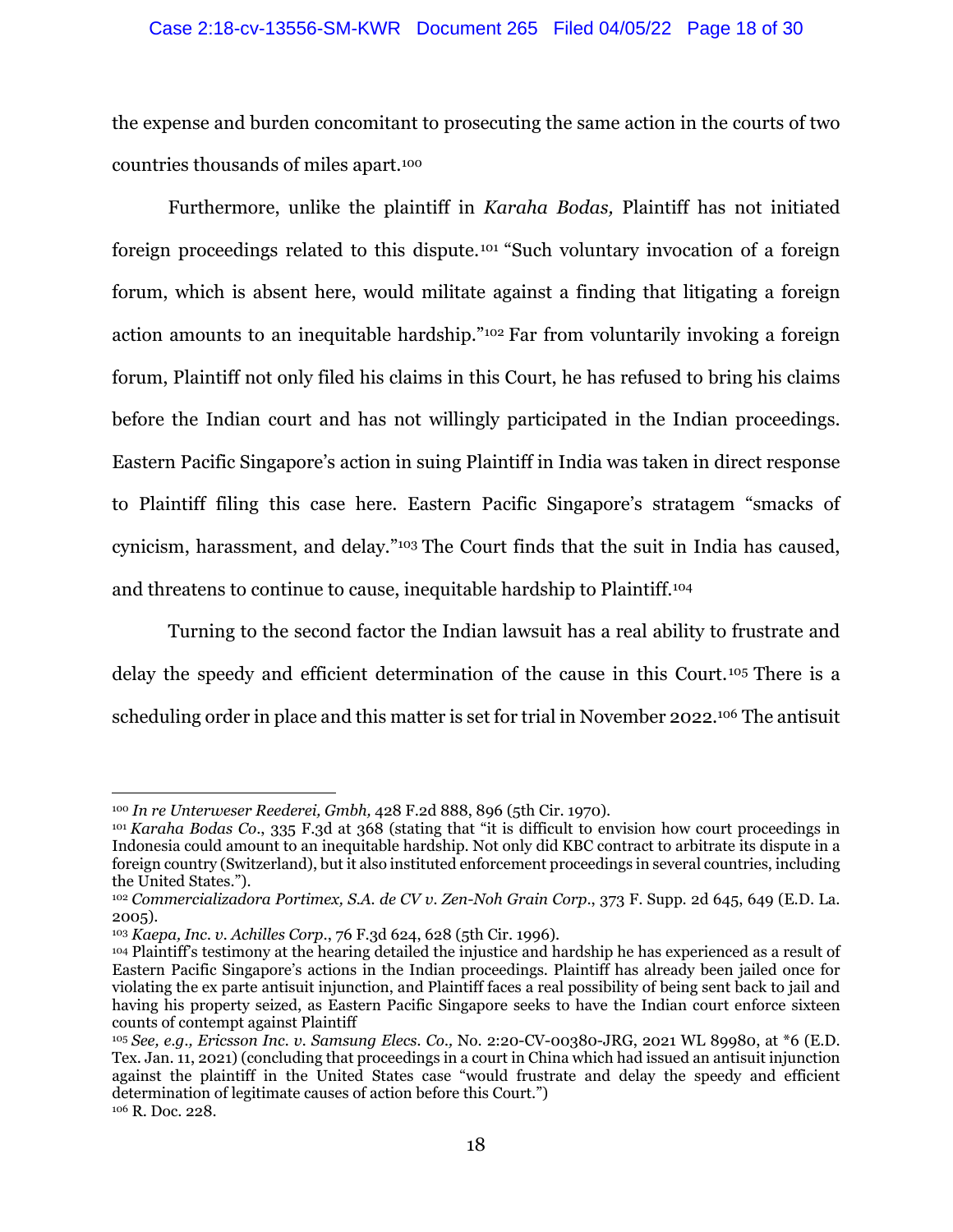#### Case 2:18-cv-13556-SM-KWR Document 265 Filed 04/05/22 Page 19 of 30

injunction issued by the Indian court against Plaintiff complicates his prosecution of the action in this Court, and this action cannot continue without Plaintiff's participation. With Plaintiff hamstrung by an injunction from the Indian court, this Court's ability to reach a final determination is not only delayed but is seriously frustrated. Not only do the Indian proceedings have a real potential to frustrate and delay the determination of the matter in this Court, the Indian proceedings also threaten the integrity of this Court's jurisdiction.

 The Court must now address the third factor, which examines the extent to which the foreign suit is duplicative of the litigation in the United States. Eastern Pacific Singapore concedes that "[l]itigation involving the same facts has been proceeding for over a year and a half in the South Goa Court."107 However, the Fifth Circuit has recently held, in *MWK Recruiting Inc. v. Jowers*, that factual similarity alone is not sufficient for a foreign lawsuit to be duplicitous; instead, the lawsuits must involve the same legal bases for the suits to be duplicitous.108 In *MWK Recruiting*, the Fifth Circuit, in an unpublished opinion, reversed the district court's grant of an antisuit injunction because the district court applied an inappropriate test—the logical relationship test—for determining whether the foreign suit was duplicative of the domestic suit.<sup>109</sup> The district court granted the plaintiff's motion for antisuit injunction because it found that adjudication of the issues in the Hong Kong defamation suit necessarily would duplicate determinations that the district would make on the merits in the domestic case filed by the MWK parties.110

<sup>107</sup> R. Doc. 204-1 at p. 1.

<sup>108</sup> *MWK Recruiting Inc. v. Jowers*, 833 F. App'x 560 (5th Cir. 2020).

<sup>109 833</sup> F. App'x at 561. 110 *MWK Recruiting, Inc. v. Jowers*, No. 1:18-CV-444-RP, 2019 WL 5927288, at \*4–\*5 (W.D. Tex. Nov. 12, 2019), *modified*, No. 1:18-CV-444-RP, 2019 WL 7759522 (W.D. Tex. Dec. 11, 2019), *vacated and remanded*, 833 F. App'x 560 (5th Cir. 2020).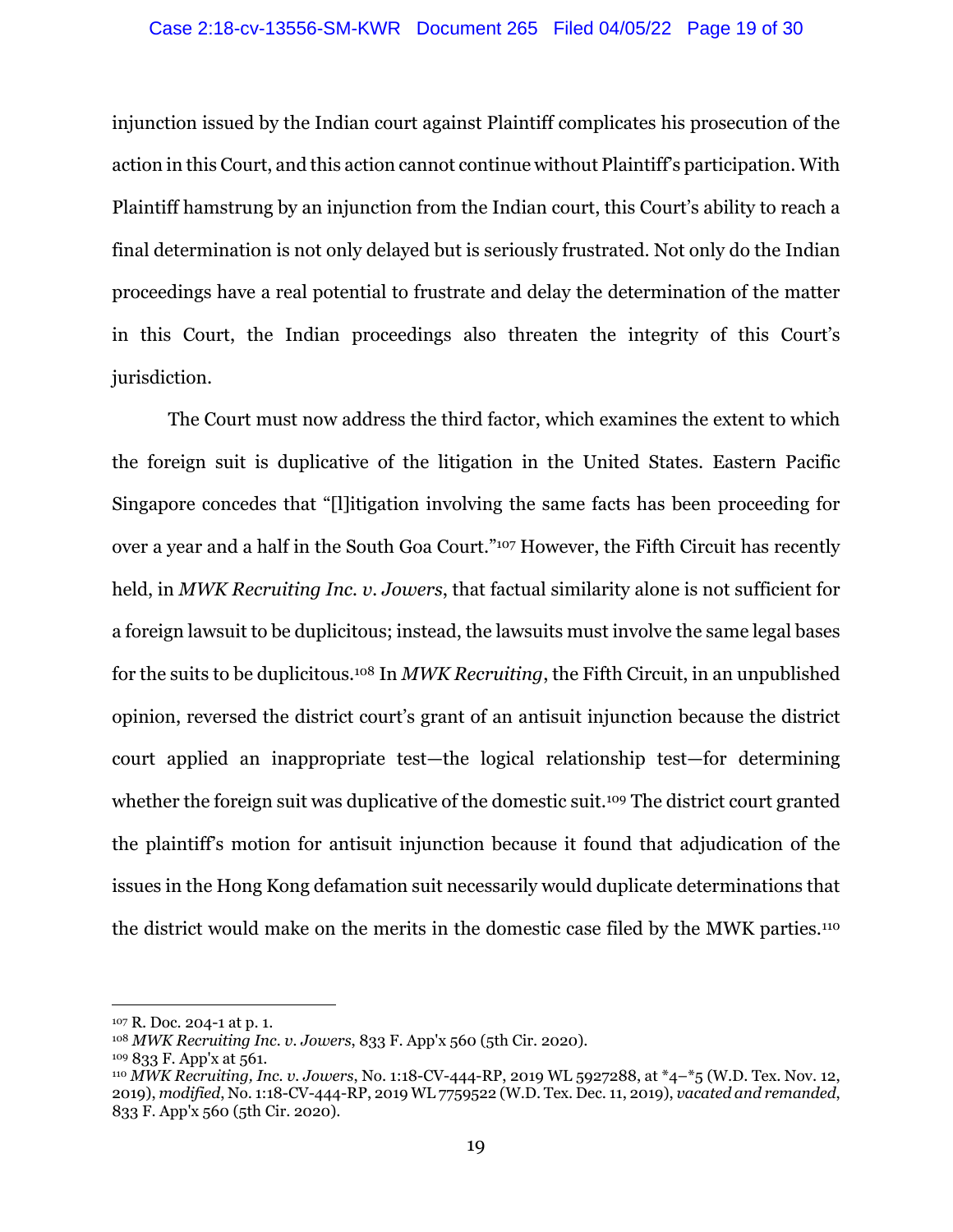#### Case 2:18-cv-13556-SM-KWR Document 265 Filed 04/05/22 Page 20 of 30

Although the district court determined the Hong Kong proceedings would not pose an inequitable hardship to the MWK parties and that the Hong Kong proceedings would not frustrate and delay the district court's determination of the domestic case, it granted the motion for foreign antisuit injunction because the claims in the Hong Kong suit "substantially and logically duplicate" the issues in the domestic case.111 The district court reasoned that "the Hong Kong [defamation] suit appears to *exclusively* involve claims about Jowers's conduct during his employment—the precise subject of the domestic [trade secret misappropriation] case. The same operative facts serve as the basis of both sets of claims; a logical relationship exists between them."112 Jowers appealed the district court's order granting the foreign antisuit injunction.113

On appeal, the Fifth Circuit concluded, "for two reasons, that the court erred in applying the logical-relationship test."114 First, the Fifth Circuit explained the logicalrelationship test is inconsistent with Fifth Circuit precedent because, under that test, two claims are duplicative so long as they share underlying operative facts.115 The Fifth Circuit explained, under Fifth Circuit precedent, the "duplicative factor is about *legal* not *factual*, similarity," meaning that the Fifth Circuit finds suits to be duplicative when they involve the same or similar legal bases or identical claims.116 As an example, the Fifth Circuit cited to its prior decision in *Kaepa, Inc. v. Achilles Corp.*,<sup>117</sup> wherein the court found the two suits involved mirror-image claims because both the United States suit and the lawsuit in

<sup>&</sup>lt;sup>111</sup> *Id.* at  $*$ 3. <sup>112</sup> *Id.* at  $*$ <sub>5</sub> (emphasis in original).

<sup>113</sup> *MWK Recruiting Inc. v. Jowers*, 833 F. App'x 560, 563 (5th Cir. 2020).

<sup>114</sup> *Id.* at 564.

<sup>115</sup> *Id.*

<sup>116</sup> *Id.*

<sup>117 76</sup> F.3d 624, 626 (5th Cir. 1996).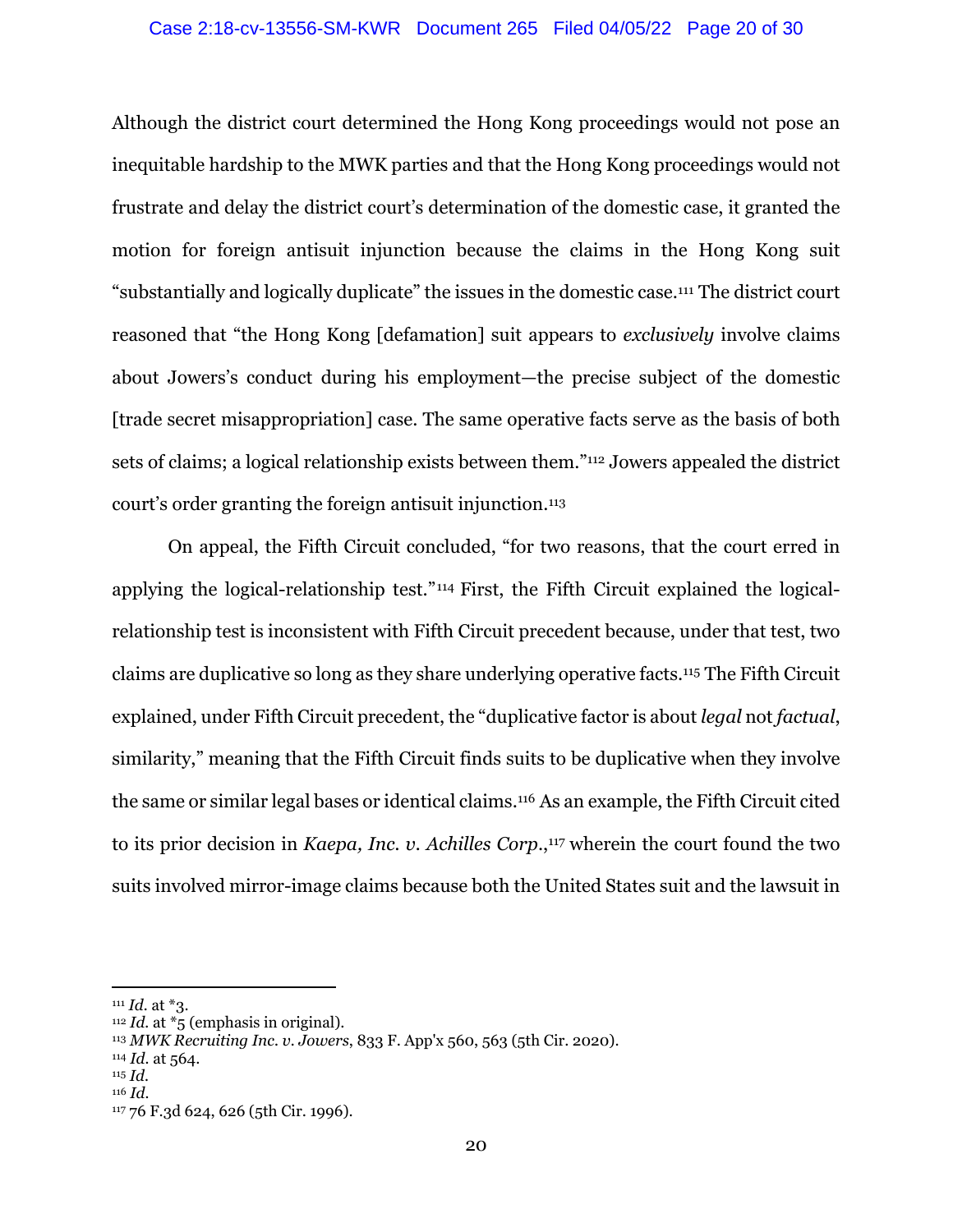#### Case 2:18-cv-13556-SM-KWR Document 265 Filed 04/05/22 Page 21 of 30

Japan claimed fraudulent inducement and breach of contract.118 Second, the Fifth Circuit explained the logical relationship test would, contrary to Fifth Circuit precedent, lower the bar for antisuit injunctions and render antisuit injunctions commonplace.119

The instant case is distinguishable from *MWK Recruiting* on two separate grounds. First, in *MWK Recruiting,* the Fifth Circuit found that the district court incorrectly "based its injunction *solely* on the premise that the two suits shared some operative facts, even where the two other factors that help to establish vexatious or oppressive litigation—inequitable hardship along with frustration and delay—were admittedly absent."120 In this case, not only do this action and the Indian action share the same operative facts, the Court has found there is inequitable hardship resulting from the Indian suit and the Indian suit has the ability to frustrate and delay the speedy and efficient determination of this case.

Second, unlike in *MWK Recruiting*, this suit and the Indian suit involve the same or similar legal bases. The Fifth Circuit in *MWK Recruiting* cited the following out of circuit cases as applying a higher bar than the logical-relationship test: *Allendale Mut. Ins. Co. v. Bull Data Sys., Inc*.,121 *Paramedics Electromedicina Comercial, Ltda v. GE Med. Sys. Info. Techs., Inc.,*<sup>122</sup> and *E. & J. Gallo Winery v. Andina Licores S.A.*<sup>123</sup> In *Allendale Mutual*, the Seventh Circuit concluded the district court properly issued a foreign antisuit injunction because it would be an "absurd duplication of effort" for the

<sup>118</sup> *MWK Recruiting Inc*., 833 F. App'x at 564.

<sup>&</sup>lt;sup>119</sup> *Id.* at 564–565.<br><sup>120</sup> *Id.* at 564 (emphasis added).<br><sup>121</sup> 10 F.3d 425 (7th Cir. 1993).<br><sup>122</sup> 369 F.3d 645 (2d Cir. 2004).

<sup>123 446</sup> F.3d 984 (9th Cir. 2006).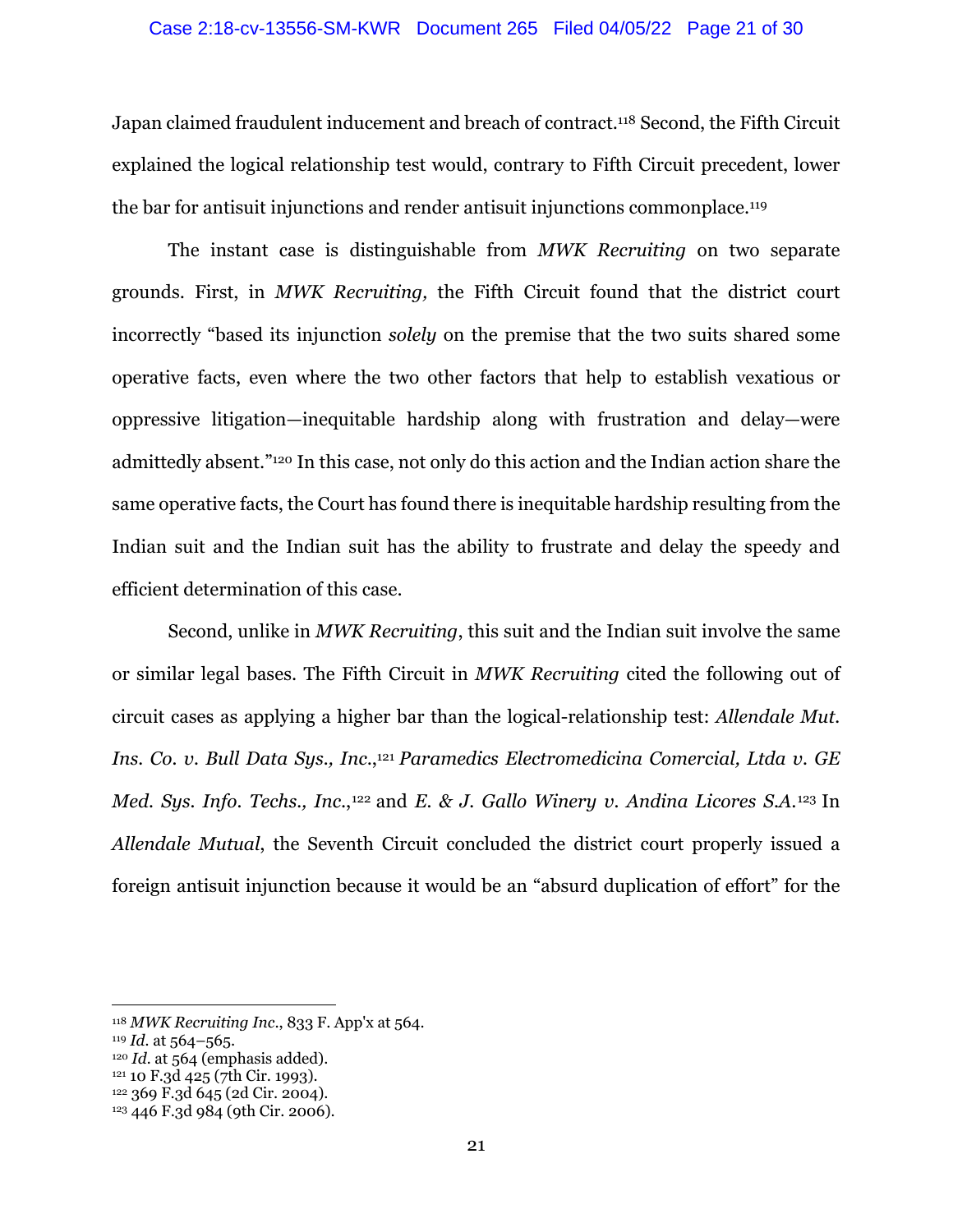#### Case 2:18-cv-13556-SM-KWR Document 265 Filed 04/05/22 Page 22 of 30

parties to litigate "parallel lawsuits" in the United States and France.124 The *Allendale*  court also noted that "ordinarily a [party] who obtains a final judgment in a mirror-image suit uses the judgment as the basis for a plea of res judicata in the parallel proceeding."<sup>125</sup> In *Paramedics Electromedicina Comercial, Ltda.*, the Second Circuit held that "an antisuit injunction may be proper if resolution of the case before the enjoining court would be dispositive of the enjoined action." 126 In *E. & J. Gallo Winery*, the Ninth Circuit explained that the claims in the United States lawsuit were the same as the claims in the Ecuadorian lawsuit because "[i]n the Ecuadorian court, Andina sued [Gallo] for breach of contract. In the district court, Gallo sought, among other things, a declaration that Gallo did not breach the distributorship agreement. Therefore, all the issues before the court in the Ecuador action are before the court in the California action."127

Applying the standard set forth in *MWK Recruiting* and the above-cited out-ofcircuit cases, the proceedings in this Court and the proceedings in India are duplicative because they share the same or similar legal bases. First, the Court notes that Eastern Pacific Singapore has conceded, in its filings in the Indian court, the two proceedings involve the same legal bases by stating that "[t]he pendency of the US Proceedings and the proceedings before this Hon'ble Court [in India] on the *same cause of action* would

<sup>124</sup> *Allendale Mut. Ins. Co.*, 10 F.3d at 431. In that case, two insurers of equipment destroyed by a fire in France filed suit against the insured in federal district court, seeking a declaration that they were not liable under the policy because the insured intentionally set the fire. The insured, seeking to enforce the insurance policies, filed a separate action in federal district court against one of the insurers and the insurance broker, and initiated litigation against the second insurer in the Commercial Court of Lille, France. The federal district court consolidated the two United States lawsuits, and the insured filed additional counterclaims against the insurance companies in the consolidated action. The insurers sought and received an antisuit injunction from the federal district court, restraining the insured from taking steps in the litigation in France. *Id.* at 425–28.

<sup>125</sup> *Id.* at 433.

<sup>126</sup> *Paramedics Electromedicina Comercial, Ltda,* 369 F.3d 645, 653 (2d Cir. 2004).

<sup>127</sup> *E. & J. Gallo Winery v. Andina Licores S.A*., 446 F.3d 984, 991 (9th Cir. 2006).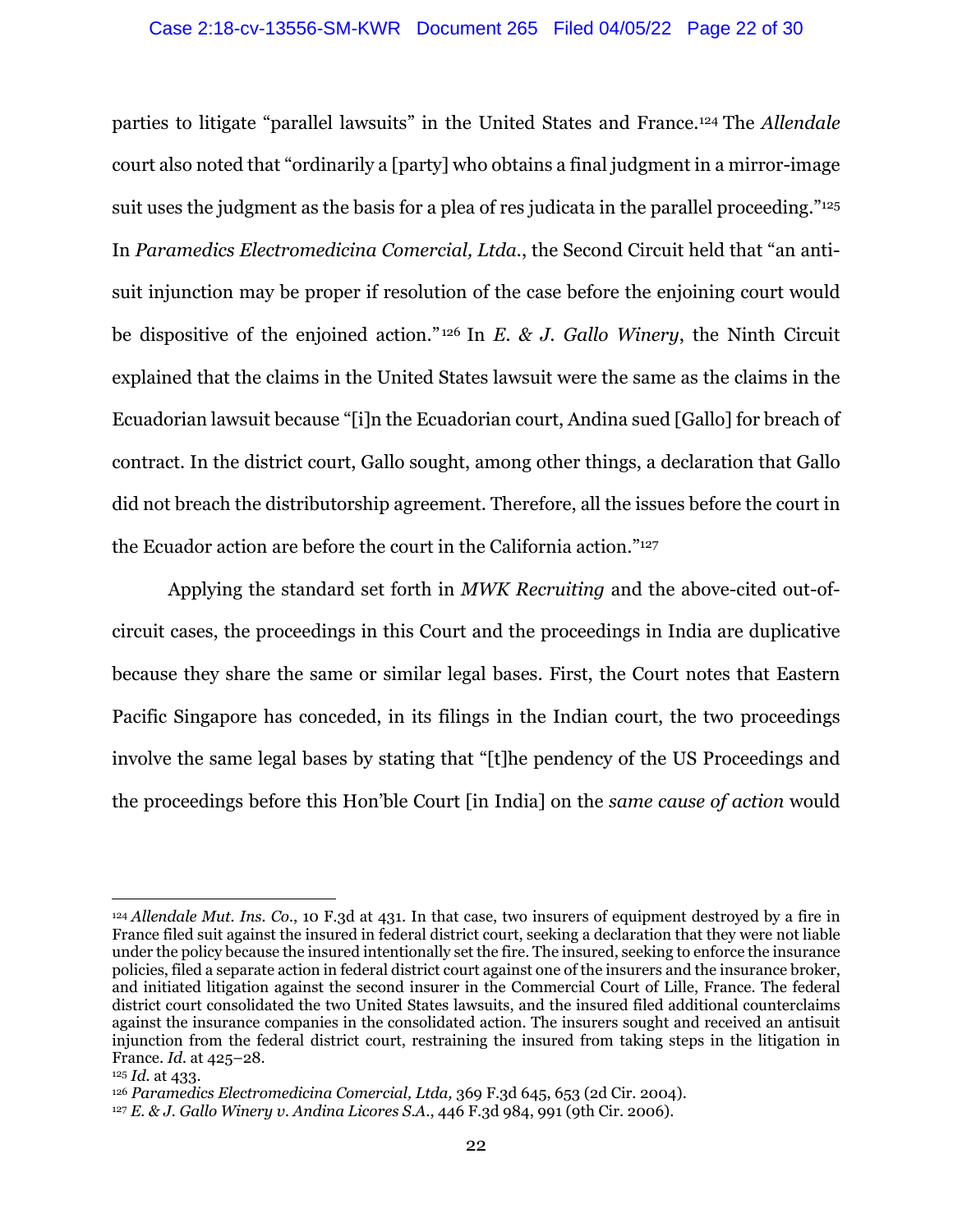undoubtly (sic) be multiplicity of proceedings."128 Moreover, in the proceedings in this Court, Plaintiff alleges he is a seaman suing his purported employer, Eastern Pacific Singapore, and asserts tort claims under the Jones Act and general maritime law, and a claim for breach of the collective bargaining agreement.129 In its Answer to Plaintiff's complaint and first amended complaint in this Court, Eastern Pacific Singapore includes an affirmative defense that "Plaintiff has agreed to limit his damages as a part of his contractual agreement to be employed aboard the Vessel."130 Eastern Pacific Singapore puts Plaintiff's tort claims and his claim under the collective bargaining agreement directly at issue in the Indian proceedings by asking that court to rule that Plaintiff's tort claims and his claims under the collective bargaining agreement are circumscribed by the Seafarer Employment Agreement.131 Specifically, in the complaint and application for injunction filed with the Indian court, Eastern Pacific Singapore and EPS India expressly ask the court to "grant a decree of declaration that the Defendant's [Kholkar Vishveshwar Ganpat] purported claim for compensation of disability for having contracted malaria working on board MV Stargate cannot exceed the sum contractually due under the Seafarer Employment Agreement dated 27 December 2016."132 At the injunction hearing held in this Court, counsel for Eastern Pacific Singapore stated that Eastern Pacific Singapore argues in the U.S. proceedings that the Jones Act and collective bargaining agreement do not apply, that the law of India and the employment agreement apply, and that, as a result, Plaintiff's damages are limited to \$120,860. Counsel for Eastern Pacific Singapore further stated that the argument lodged by Eastern Pacific Singapore and EPS

<sup>128</sup> R. Doc. 142-2 at p. 42 (emphasis added).

<sup>129</sup> *See generally* R. Doc. 1 and R. Doc. 212.

<sup>130</sup> R. Doc. 230 at p. 16.

<sup>&</sup>lt;sup>131</sup> R. Doc. 142-2 at p. 46.

<sup>132</sup> *Id.*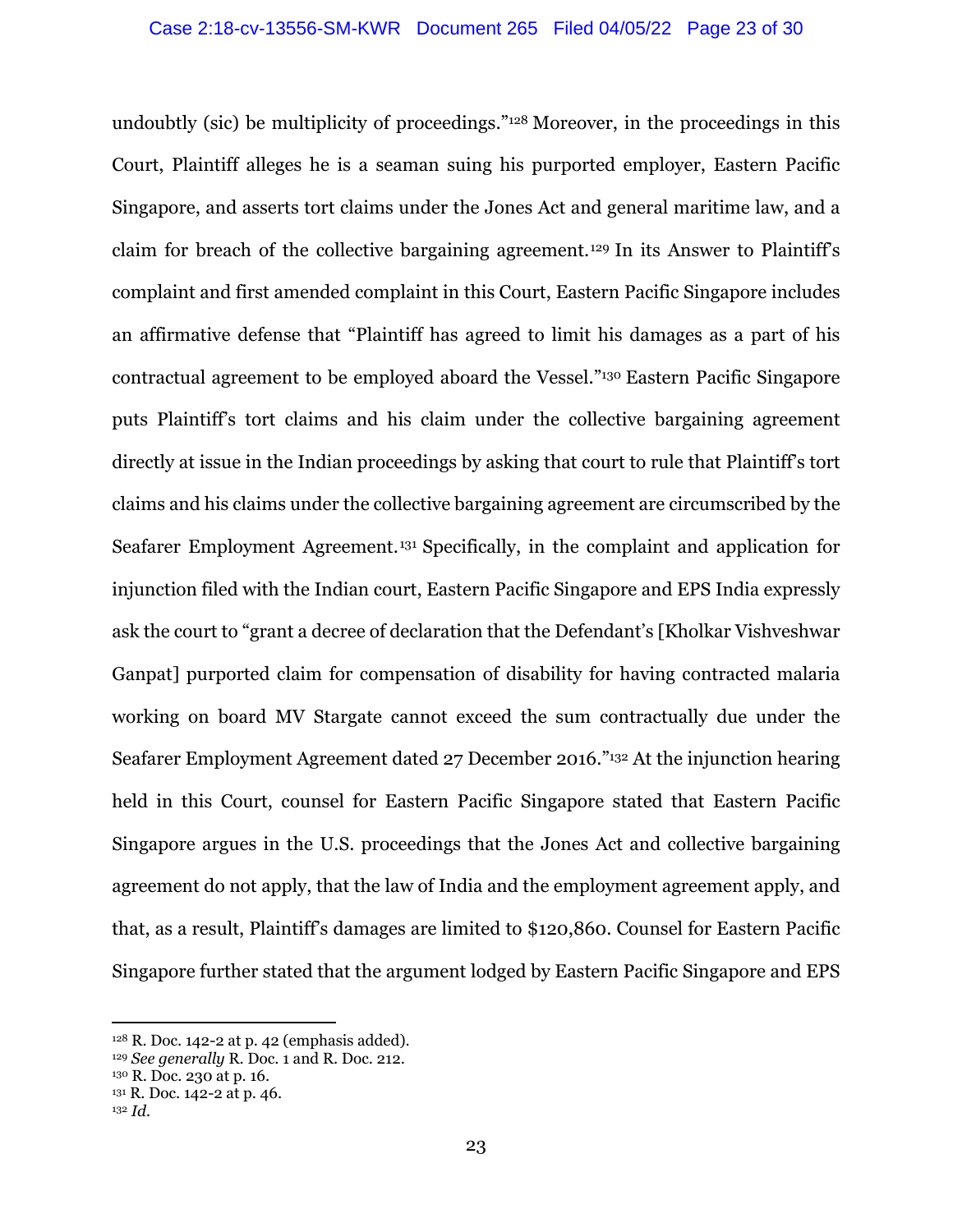#### Case 2:18-cv-13556-SM-KWR Document 265 Filed 04/05/22 Page 24 of 30

India in the Indian proceedings is that Plaintiff's recovery is limited by the terms of the employment agreement. The logical inference of Eastern Pacific Singapore's argument, made both in this Court and in the Indian court, is that the employment contract applies *to the exclusion of* the Jones Act, the general maritime law, and the collective bargaining agreement. Although Plaintiff has not brought any claims in the Indian proceedings, his claims here, as described above, are brought under the Jones Act, general maritime law, and the collective bargaining agreement. As a result, this action and the Indian action involve the same legal bases.

In sum, whether Plaintiff may proceed on his tort claims and his claim for breach of the collective bargaining agreement, or whether Plaintiff's recovery is limited by the employment contract, is an ultimate legal question at issue in both this case and in the suit in India. A ruling by this Court that Plaintiff is entitled to recover under the Jones Act, general maritime law, and under the collective bargaining agreement against Eastern Pacific Singapore would be dispositive of the merits in the Indian case, because such a ruling would preclude Eastern Pacific Singapore's contention that the employment agreement is Plaintiff's exclusive remedy. Additionally, pursuit of the litigation in India could result in inconsistent rulings in the two suits on the question of whether the employment agreement provides Plaintiff's exclusive remedy, further demonstrating that the two suits involve the same legal bases. The party to first obtain a favorable judgment, either this Court or the Indian court, on the question of the exclusivity of the remedy under the employment contract, would thereafter use that judgment as the basis for a plea of res judicata in the court which had not yet reached final judgment.133

<sup>133</sup> *See, e.g., Allendale Mut. Ins. Co. v. Bull Data Sys., Inc.,* 10 F.3d 425, 433 (7th Cir. 1993) (explaining that "[o]rdinarily a plaintiff who obtains a final judgment in a mirror-image suit uses the judgment as the basis for a plea of res judicata in the parallel proceeding. If Allendale obtained a judgment [from the federal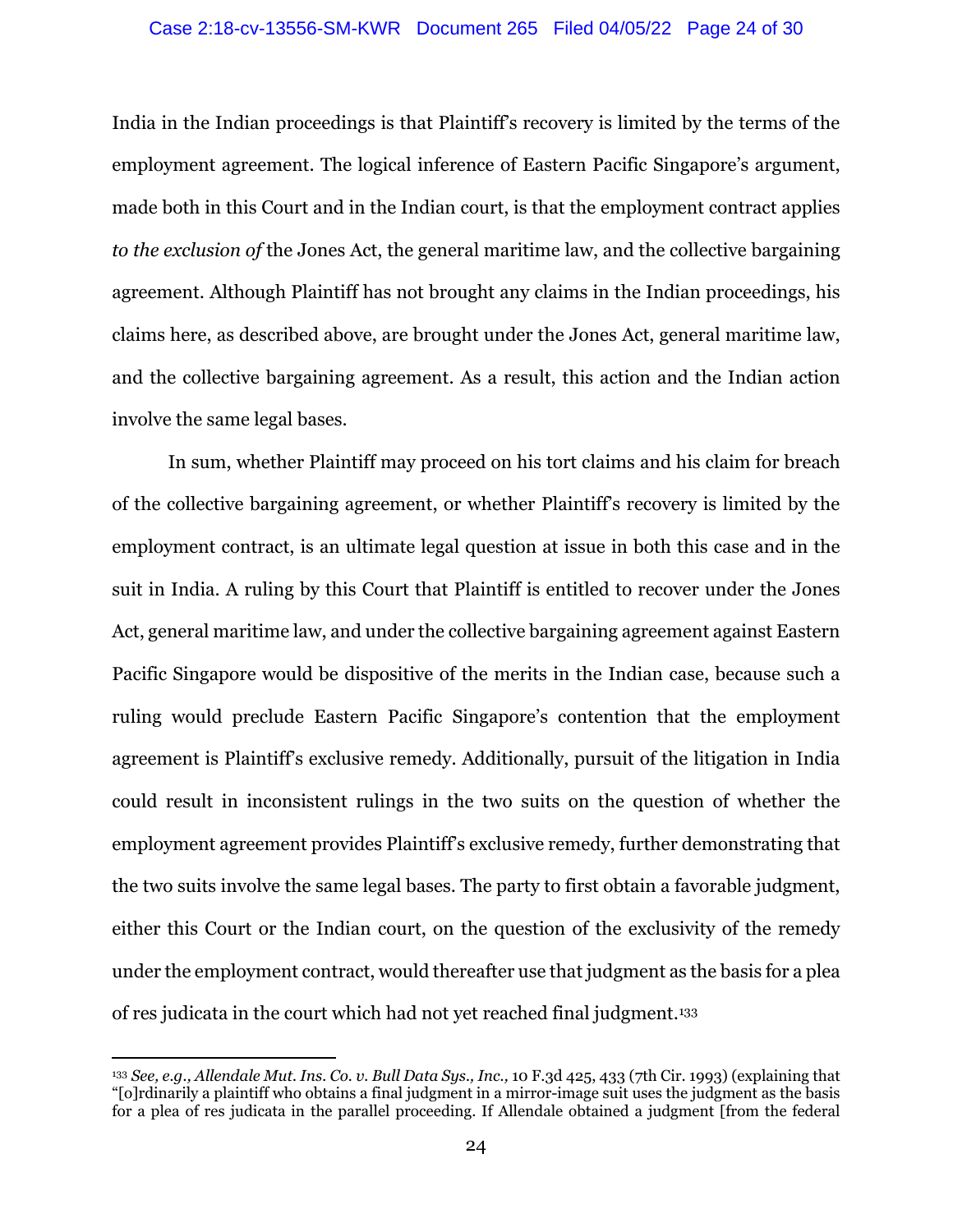As a result, the Court—having found that the Indian suit threatens to cause inequitable hardship, has a real ability to frustrate and delay the determination of the instant case, and has the same legal bases as instant case—concludes the Indian proceedings are vexatious and oppressive. The Court now turns to the issue of international comity.

# **Concerns of international comity do not counsel against the issuance of a foreign antisuit injunction.**

The Fifth Circuit has impliedly recognized the importance of international comity when a case implicates public international issues and when prior steps in resolving a dispute have taken place in the foreign forum.134 Although the facts of this case reflect contacts with several nations, this is a private dispute between private parties, and no public international issues are implicated in this case. Furthermore, it cannot be said that the grant of the antisuit injunction actually threatens relations between the United States and India.135 This lawsuit has been pending in the United States for almost three and a half years and is now "firmly ensconced within the confines of the United States judicial system." 136 The Fifth Circuit, elevating the need to prevent vexatious or oppressive litigation over concerns of international comity, has advised that district courts are not required to "genuflect before a vague and omnipotent notion of comity every time that it must decide whether to enjoin a foreign action."137 Granting Plaintiff's motion for antisuit injunction will not unduly trample on notions of comity, particularly in light of the Indian

district court] that its and FMI's policies do not cover the fire loss . . ., it would interpose the judgment in BDS's suit against FMI in the [French court.]")

<sup>134</sup> *Karaha Bodas Co. v. Perusahaan Pertambangan Minyak Dan Gas Bumi Negara*, 335 F.3d 357, 371 (5th Cir. 2003).

<sup>135</sup> *Kaepa, Inc. v. Achilles Corp.*, 76 F.3d 624, 627 (5th Cir. 1996).

<sup>136</sup> *Id.*

<sup>137</sup> *Id.*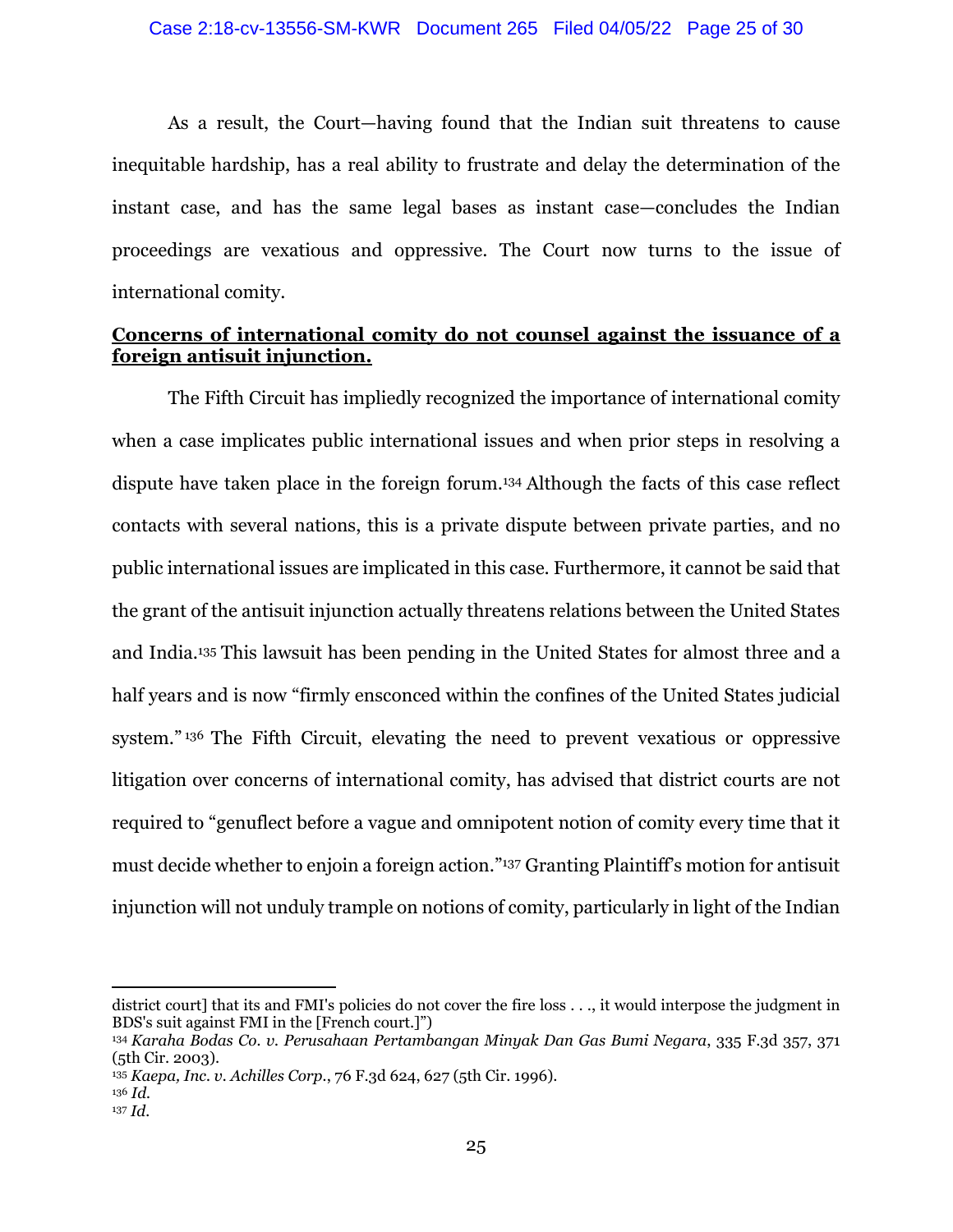court's preliminary ex parte injunction restraining Plaintiff from prosecuting his claims in this Court.

Accordingly, the Court concludes that, in this case, the need to prevent vexatious or oppressive litigation and to protect the Court's jurisdiction is significant and outweighs the need to defer to principles of international comity. As a result, the Court concludes Plaintiff's motion for antisuit injunction should be granted.

# **Plaintiff is not required to post security under Federal Rule of Civil Procedure 65(c).**

Federal Rule of Civil Procedure 65(c) states that the court may issue a preliminary injunction "only if the movant gives security in an amount that the court considers proper to pay the costs and damages sustained by any party found to have been wrongfully enjoined or restrained."138 "In holding that the amount of security required pursuant to Rule 65(c) is a matter for the discretion of the trial court," the Fifth Circuit has ruled that the court "may elect to require no security at all."139 In *Kaepa*, the Fifth Circuit, after affirming the district court's issuance of a foreign antisuit injunction, held the district court did not violate Rule 65(c) by failing to require the movant to post a bond.140 Noting that it was appropriate not to require the movant to post security because it was the enjoined party who created the "risk of damages for delay or duplication by filing the second, mirror-image suit in Japan," the Fifth Circuit stated that the district court did not abuse its discretion in refusing to require the movant to post security because the antisuit injunction could "only work to avoid damages, not cause them."141

<sup>138</sup> Fed. R. Civ. P. 65(c).

*<sup>139</sup> Kaepa, Inc. v. Achilles Corp*., 76 F.3d 624, 628 (5th Cir. 1996) (citing *Corrigan Dispatch Company v. Casa Guzman*, 569 F.2d 300, 303 (5th Cir.1978)).

<sup>140</sup> *Id.* 

<sup>141</sup> *Kaepa, Inc. v. Achilles Corp*., 76 F.3d 624, 628 n.20 (5th Cir. 1996).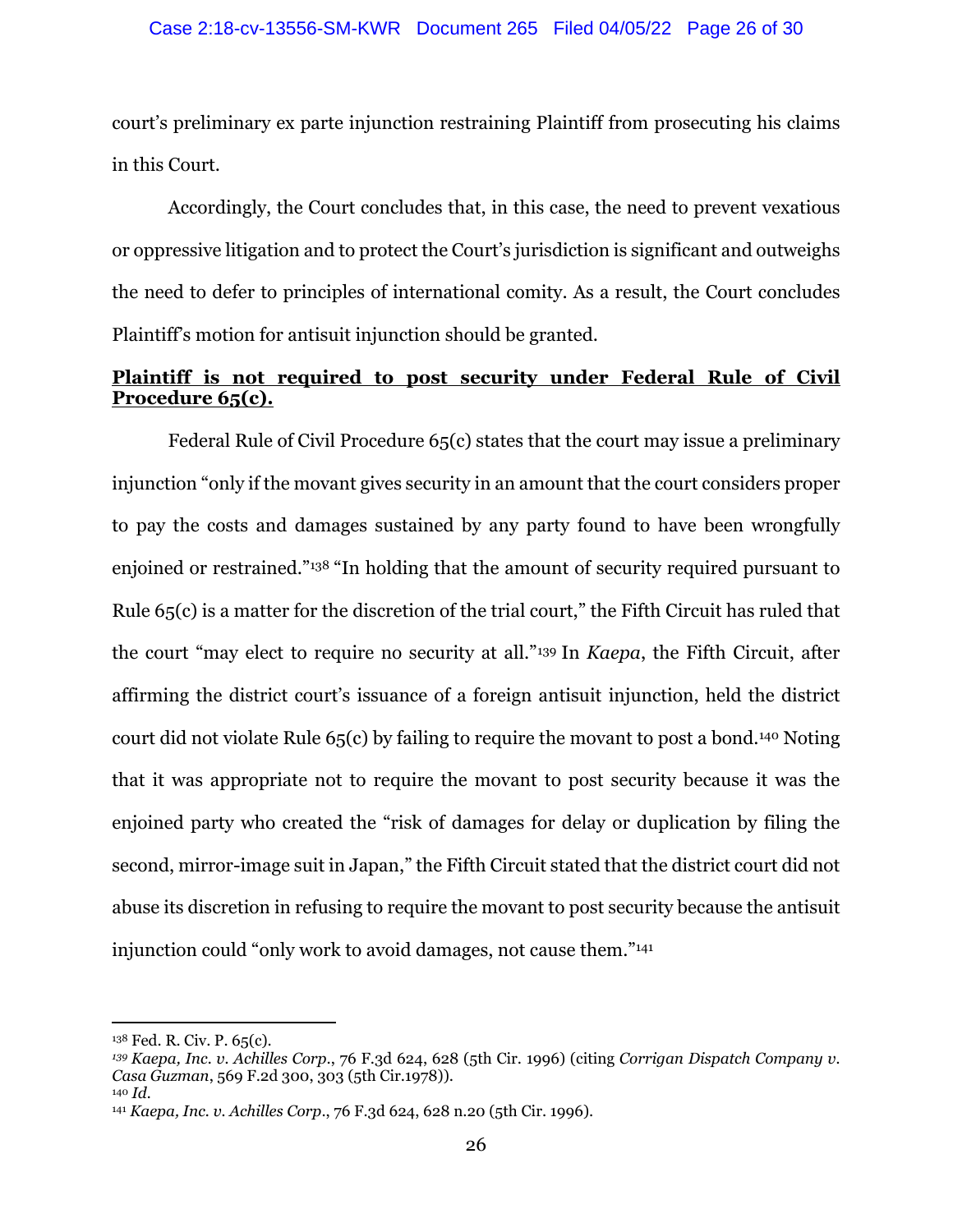The Court finds the reasoning employed by the Fifth Circuit in *Kaepa* to be applicable to the instant case. Furthermore, in the case *sub judice*, the foreign litigation to be enjoined is an action for declaratory and injunctive relief; Eastern Pacific Singapore and EPS India are not seeking damages as a form of relief in the Indian litigation. Pursuant to Rule 65(c), the Court finds no security is required for this antisuit injunction.142

# **Under Federal Rule of Civil Procedure 65(d)(2), Eastern Pacific Singapore is required to give notice of this order to EPS India.**

Federal Rule of Civil Procedure 65(d)(2) provides that every order granting an

injunction

binds only the following who receive actual notice of it by personal service or otherwise:

(A) the parties;

(B) the parties' officers, agents, servants, employees, and attorneys; and

(C) other persons who are in active concert or participation with anyone described in Rule  $65(d)(2)(A)$  or (B).<sup>143</sup>

 Subpart (C) "contemplates two categories of persons who may be bound by an injunction."144 First, a nonparty may be held in contempt if he aids or abets an enjoined party in violating an injunction"; second, "an injunction may be enforced against a nonparty in privity with the enjoined party."<sup>145</sup> "Ultimately, a determination that privity

<sup>142</sup> *See id.* at 628.

 $143$  Fed. R. Civ. P.  $65(d)(2)(A)$ –(C).

<sup>144</sup> *Texas v. Dep't of Lab*., 929 F.3d 205, 211 (5th Cir. 2019).

<sup>145</sup> *Id.* (quoting *Nat'l Spiritual Assembly of Baha'is of U.S. Under Hereditary Guardianship, Inc. v. Nat'l Spiritual Assembly of Baha'is of U.S., Inc*., 628 F.3d 837, 848–49 (7th Cir. 2010) (internal quotations omitted).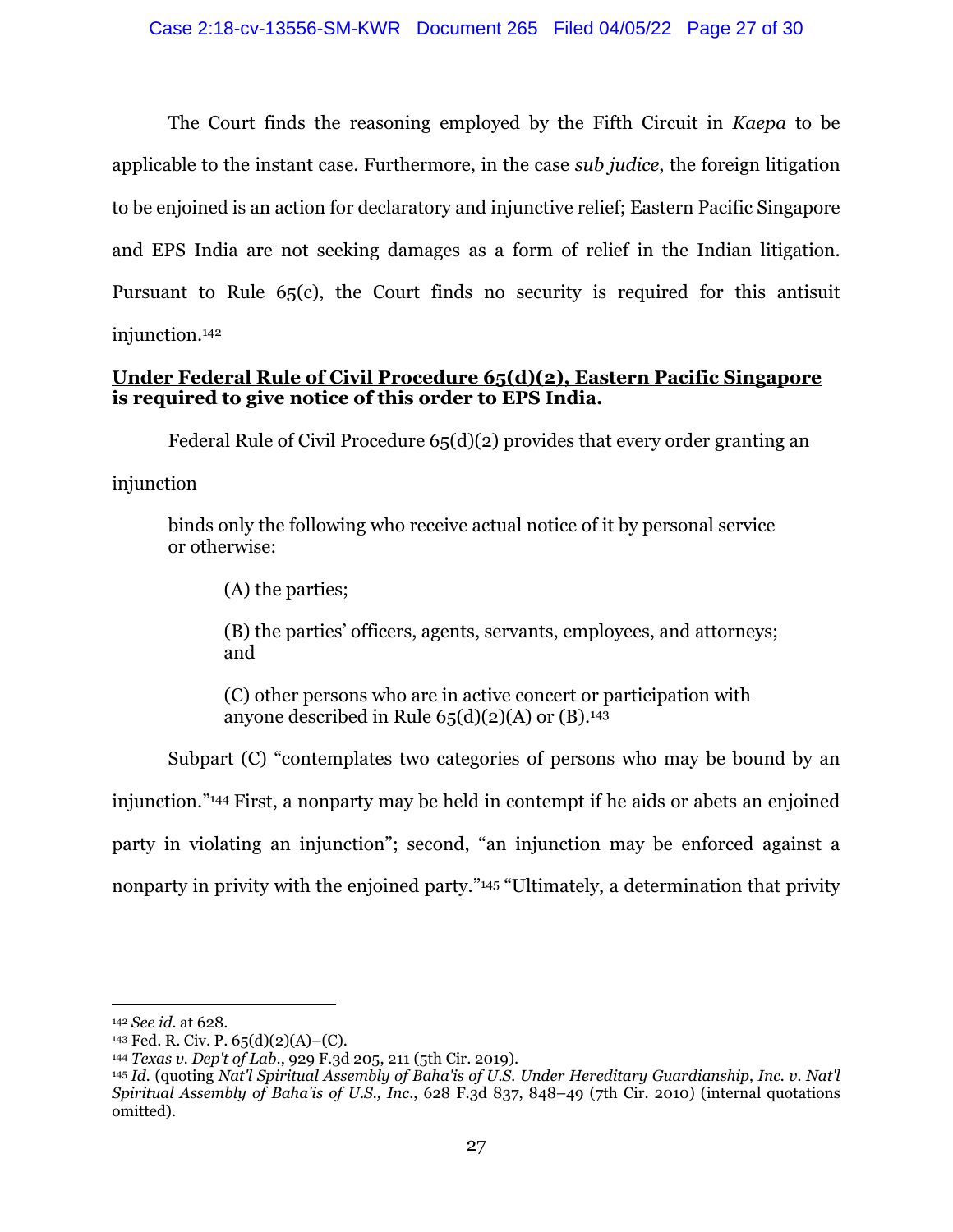#### Case 2:18-cv-13556-SM-KWR Document 265 Filed 04/05/22 Page 28 of 30

exists 'represents a legal conclusion that the relationship between the one who is a party on the record and the non-party is sufficiently close.'"146

The antisuit injunction is binding upon Eastern Pacific Singapore under Rule 65(d)(2)(A) because Eastern Pacific Singapore is a party to this action. In addition, this antisuit injunction is binding on EPS India under Rule 65(d)(2)(C) because EPS India is in active concert or participation with Eastern Pacific Singapore, and the relationship between Eastern Pacific Singapore and EPS India is "sufficiently close."147 EPS India is a subsidiary of Eastern Pacific Singapore; EPS India is 99.99% owned by Eastern Pacific Singapore.148 Additionally, in the Indian lawsuit, there is a complete identity of interests and positions between EPS India and Eastern Pacific Singapore, *vis-à-vis* Plaintiff. The United States Supreme Court has explained that Rule 65(d)(2) is "derived from the common law doctrine that a decree of injunction not only binds the parties defendant but also those identified with them in interest, in 'privity' with them, represented by them or subject to their control."149 Both EPS India and Eastern Pacific Singapore are partiesplaintiff in the Indian lawsuit, and both EPS India and Eastern Pacific Singapore seek to restrain Plaintiff from prosecuting his claims in this Court, and to require Plaintiff to litigate his claims in the Indian court. Unless EPS India is also subject to this Court's antisuit injunction order, the order will be of no practical utility, as EPS India may be able

<sup>146</sup> *Id.* (quoting *Sw. Airlines Co. v. Tex. Int'l Airlines, Inc*., 546 F.2d 84, 95 (5th Cir. 1977)).

<sup>147</sup> *See, e.g., Teas v. Twentieth Century-Fox Film Corp.*, 413 F.2d 1263, 1269 (5th Cir. 1969) (noting that "the control relationship between parent and subsidiary might be proved sufficient for a determination of privity or even alter ego.").

<sup>148</sup> R. Doc. 204-2 at ¶ 11, at p. 4. *See, e.g*., *Int'l Equity Invs., Inc. v. Opportunity Equity Partners Ltd*., 441 F. Supp. 2d 552, 562 (S.D.N.Y. 2006) ("Where parties to the two actions are affiliated or substantially similar, such that their interests are represented by one another, courts have found the first requirement [that the parties are the same in both matters] is met."), *aff'd*, 246 F. App'x 73 (2d Cir. 2007).

<sup>149</sup> *Nat'l Spiritual Assembly of Baha'is of U.S. Under Hereditary Guardianship, Inc. v. Nat'l Spiritual Assembly of Baha'is of U.S., Inc*., 628 F.3d 837, 848 (7th Cir. 2010) (citing *Regal Knitwear Co. v. N.L.R.B*., 324 U.S. 9, 14 (1945)).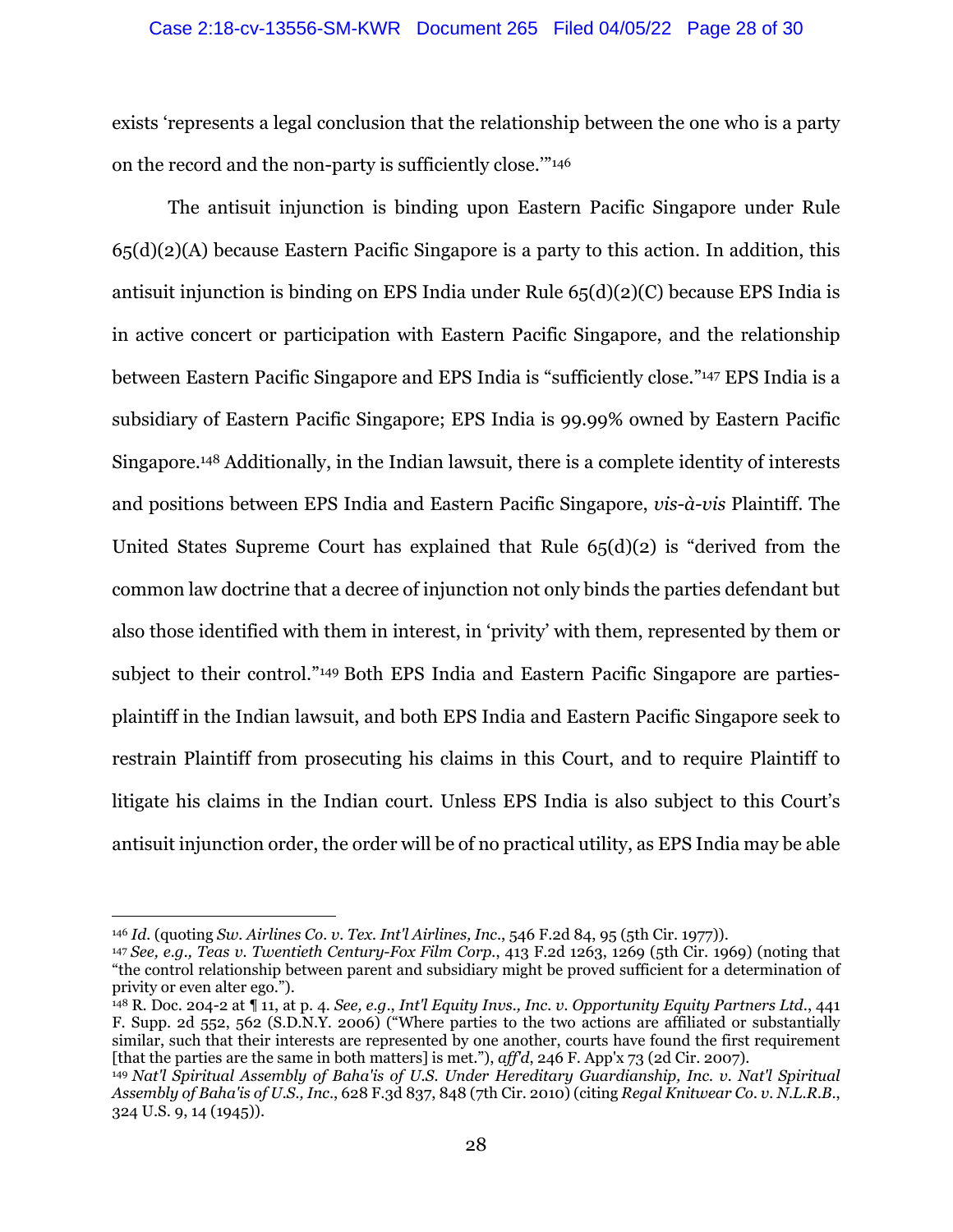#### Case 2:18-cv-13556-SM-KWR Document 265 Filed 04/05/22 Page 29 of 30

to continue the Indian lawsuit with no participation by Eastern Pacific Singapore. It follows that, if Plaintiff believes EPS India "as an entity acting in concert with Defendant [Eastern Pacific Singapore] is violating this Order, Plaintiff may file a motion for contempt."150

Because Rule  $65(d)(2)$  requires that persons to be bound by an injunction order must receive actual notice, Eastern Pacific Singapore is required—immediately upon receipt of this Order—to provide actual notice of this order to EPS India. To ensure that such notice is provided, Eastern Pacific Singapore must file into the record of the Indian lawsuit, a notice of this order, attaching a copy of this order to said notice.

#### **CONCLUSION**

**IT IS ORDERED** that Plaintiff's Motion for Preliminary and Permanent Injunction 151 is **GRANTED.** Eastern Pacific Shipping, PTE. LTD, and its affiliates, subsidiaries, and all persons in privity or active concert or participation with Eastern Eastern Pacific Shipping, PTE. LTD, who have actual notice of this injunction, specifically Eastern Pacific Shipping (India) Private Limited, shall dismiss their claims in the litigation now pending in the District Court of South Goa, Margao, Republic of India, styled and numbered as *Eastern PacificShipping (India) Pte. Ltd. and Eastern Pacific Shipping Pte. Ltd. versus Vishveshwar Ganpat Kholkar*, Special Civil Suit No. 64/2020/III, CNR No. GASG02-003269-2020.

**IT IS FURTHER ORDERED** that Eastern Pacific Shipping, PTE. LTD, and Eastern Pacific Shipping (India) Private Limited are **HEREBY ENJOINED** from further prosecuting the litigation now pending in the District Court of South Goa, Margao,

<sup>150</sup> *M-I LLC v. FPUSA, LLC*, No. SA:15-CV-406-DAE, 2015 WL 6738823, at \*17 n.7 (W.D. Tex. Nov. 4, 2015), *adhered to*, No. SA:15-CV-406-DAE, 2016 WL 6088344 (W.D. Tex. Oct. 17, 2016). 151 R. Doc. 199.